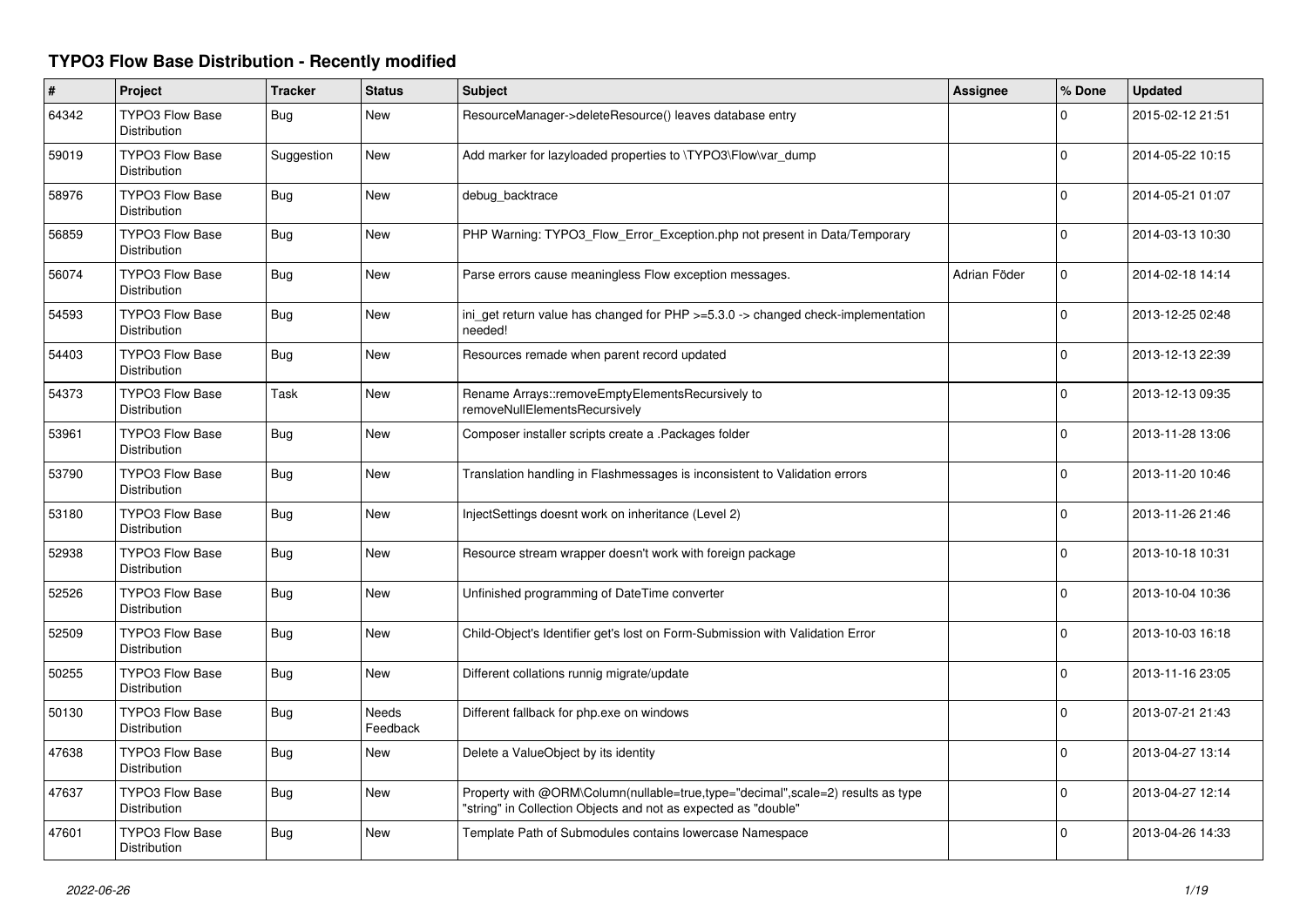| $\sharp$ | Project                                | <b>Tracker</b> | <b>Status</b>       | Subject                                                            | <b>Assignee</b>        | % Done      | <b>Updated</b>   |
|----------|----------------------------------------|----------------|---------------------|--------------------------------------------------------------------|------------------------|-------------|------------------|
| 47423    | TYPO3 Flow Base<br><b>Distribution</b> | Task           | <b>Under Review</b> | Decouple TYPO3.Party from Flow                                     | Christian Müller       | 0           | 2013-04-22 09:34 |
| 47419    | TYPO3 Flow Base<br>Distribution        | Bug            | New                 | Composer issues                                                    |                        | 0           | 2013-08-14 15:34 |
| 47052    | TYPO3 Flow Base<br>Distribution        | Bug            | New                 | Clear doctrine caches after migration applied                      |                        | 0           | 2013-04-08 18:30 |
| 46244    | <b>TYPO3 Flow Base</b><br>Distribution | Bug            | <b>Under Review</b> | Remove call to PHP_BINDIR in CoreCommandController                 |                        | $\Omega$    | 2013-03-19 11:39 |
| 45164    | <b>TYPO3 Flow Base</b><br>Distribution | Feature        | Accepted            | Define syntax for validation rules in YAML                         | Karsten<br>Dambekalns  | $\Omega$    | 2013-02-05 10:52 |
| 44684    | <b>TYPO3 Flow Base</b><br>Distribution | Bug            | New                 | Authorization header redirect in .htaccess strips the Basic-prefix |                        | $\Omega$    | 2014-09-16 23:41 |
| 44078    | TYPO3 Flow Base<br>Distribution        | Task           | <b>New</b>          | Probably false behavior in symlinked environment                   |                        | $\Omega$    | 2012-12-18 13:17 |
| 42408    | TYPO3 Flow Base<br>Distribution        | Story          | New                 | Locale Detection / Selection                                       |                        | $\Omega$    | 2013-06-11 13:31 |
| 42407    | TYPO3 Flow Base<br>Distribution        | Story          | New                 | Asset Management                                                   |                        | 0           | 2012-10-26 09:02 |
| 41508    | TYPO3 Flow Base<br>Distribution        | Task           | <b>Under Review</b> | Replace Jasmine by Buster.js                                       |                        | 0           | 2012-10-01 20:58 |
| 39432    | <b>TYPO3 Flow Base</b><br>Distribution | Task           | New                 | Clarify introducing properties                                     |                        | $\Omega$    | 2012-07-31 23:34 |
| 38875    | <b>TYPO3 Flow Base</b><br>Distribution | Suggestion     | <b>New</b>          | Have a Translator object available in action controllers           |                        | $\Omega$    | 2012-07-11 15:00 |
| 35420    | <b>TYPO3 Flow Base</b><br>Distribution | Suggestion     | <b>New</b>          | Review use of try / catch in the Security Framework                | Andreas Förthner   0   |             | 2012-03-31 00:00 |
| 33308    | TYPO3 Flow Base<br>Distribution        | Task           | <b>New</b>          | General date and time handling rules                               |                        | $\Omega$    | 2012-03-06 16:05 |
| 28964    | <b>TYPO3 Flow Base</b><br>Distribution | Feature        | New                 | Integrate Behat tool for BDD                                       |                        | 0           | 2011-08-13 16:03 |
| 42240    | TYPO3.Eel                              | Task           | New                 | Make Eel usable outside of TYPO3 Flow                              |                        | $\Omega$    | 2012-10-21 12:32 |
| 38459    | TYPO3.Eel                              | <b>Bug</b>     | New                 | Accessing a not present property/method should error verbosely     | Sebastian<br>Kurfuerst | $\Omega$    | 2012-08-07 17:06 |
| 38379    | TYPO3.Eel                              | Feature        | New                 | Implement a Eel-ViewHelper                                         |                        | $\pmb{0}$   | 2013-04-08 11:03 |
| 65684    | TYPO3.Flow                             | <b>Bug</b>     | New                 | Could not acquire lock for ClassLoader cache creation              | Sebastian Heuer        | l o         | 2015-03-12 15:07 |
| 64842    | TYPO3.Flow                             | Feature        | New                 | Validation of Property should also happen before Property Mapping. |                        | 0           | 2015-02-04 10:35 |
| 62740    | TYPO3.Flow                             | <b>Bug</b>     | New                 | Add check on literal in TypeHandlingUtility::isCollectionType      |                        | $\mathbf 0$ | 2014-11-06 20:06 |
| 62292    | TYPO3.Flow                             | Major Feature  | New                 | Support for entity translation                                     |                        | $\mathbf 0$ | 2014-10-17 03:18 |
| 62009    | TYPO3.Flow                             | Bug            | New                 | Rewrite URI Filename could be empty                                |                        | $\pmb{0}$   | 2014-10-07 11:03 |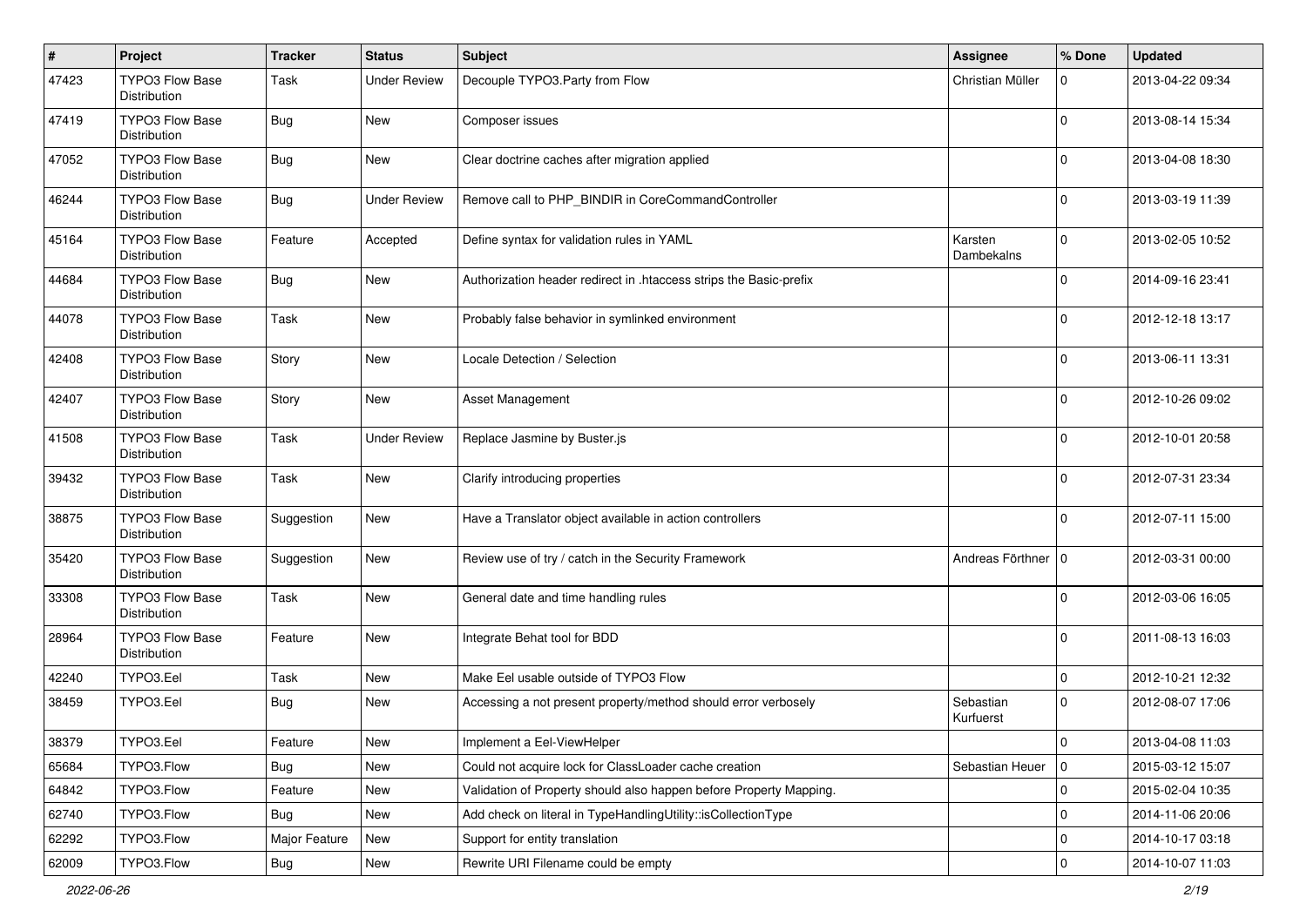| $\vert$ # | Project    | <b>Tracker</b> | <b>Status</b>       | Subject                                                                                             | <b>Assignee</b>       | % Done              | <b>Updated</b>   |
|-----------|------------|----------------|---------------------|-----------------------------------------------------------------------------------------------------|-----------------------|---------------------|------------------|
| 61043     | TYPO3.Flow | Task           | New                 | Rename ClassSchema to ModelSchema                                                                   |                       | 0                   | 2014-08-18 23:20 |
| 60095     | TYPO3.Flow | Feature        | <b>Under Review</b> | LockManager's LockHoldingStackPage should be configurable                                           |                       | $\mathbf 0$         | 2014-07-07 11:15 |
| 59878     | TYPO3.Flow | Bug            | New                 | TYPO3\Flow\Core\Booting\Exception\SubProcessException thrown in file Scripts.php                    |                       | $\mathbf 0$         | 2014-06-25 15:29 |
| 59747     | TYPO3.Flow | <b>Bug</b>     | New                 | TYPO3\Flow\Error\Exception thrown in file ErrorHandler.php                                          |                       | $\mathbf 0$         | 2014-06-20 21:28 |
| 59672     | TYPO3.Flow | Feature        | <b>Under Review</b> | Add support for Doctrine 2.5 embeddables                                                            | Alexander Berl        | $\mathbf 0$         | 2015-04-08 17:42 |
| 59442     | TYPO3.Flow | Bug            | <b>Under Review</b> | Composite primary keys including foreign entity don't work                                          |                       | $\mathbf 0$         | 2014-11-27 09:34 |
| 59366     | TYPO3.Flow | Bug            | <b>Under Review</b> | fix* lifecycle callbacks should not be registered for unproxied entities                            |                       | $\mathbf 0$         | 2014-11-27 09:41 |
| 59357     | TYPO3.Flow | Bug            | New                 | Using the PackageManager directly instead of the Interface results in unexpected<br>behavior        |                       | $\Omega$            | 2014-06-05 14:34 |
| 59322     | TYPO3.Flow | Bug            | <b>New</b>          | Mssing field exception should show missing migrations as well                                       |                       | 0                   | 2014-06-04 06:47 |
| 59244     | TYPO3.Flow | Feature        | <b>New</b>          | Message or Container needs context                                                                  |                       | $\mathbf 0$         | 2014-05-31 11:47 |
| 59140     | TYPO3.Flow | <b>Bug</b>     | New                 | TYPO3\Flow\Error\Exception thrown in file ErrorHandler.php                                          |                       | $\mathbf 0$         | 2014-05-27 15:51 |
| 59084     | TYPO3.Flow | Bug            | New                 | if 403 Exception show reason                                                                        |                       | $\mathbf 0$         | 2014-05-24 18:20 |
| 59049     | TYPO3.Flow | Bug            | New                 | TYPO3\Flow\Error\Exception thrown in file ErrorHandler.php                                          |                       | $\mathbf 0$         | 2014-05-22 23:34 |
| 59023     | TYPO3.Flow | Bug            | New                 | BooleanConverter should not convert empty values to boolean                                         |                       | $\mathbf 0$         | 2014-06-10 14:04 |
| 58996     | TYPO3.Flow | <b>Bug</b>     | New                 | ResourceManager adding to persistence                                                               |                       | $\mathbf 0$         | 2014-06-25 14:38 |
| 58927     | TYPO3.Flow | Bug            | New                 | Overlapping ressouce definitions in Policy.yaml resolved incorrectly                                |                       | $\mathbf 0$         | 2014-05-19 15:19 |
| 58894     | TYPO3.Flow | Bug            | <b>New</b>          | MySQL max key length exceeded during Neos setup                                                     |                       | $\mathbf 0$         | 2014-05-17 22:37 |
| 58852     | TYPO3.Flow | Bug            | New                 | TYPO3\Flow\Security\Exception\AccessDeniedException should clarify which action<br>fails to execute |                       | $\Omega$            | 2014-05-16 09:36 |
| 58773     | TYPO3.Flow | Bug            | Accepted            | Improve NoMatchingRouteException                                                                    | Bastian Waidelich   0 |                     | 2014-05-13 15:59 |
| 58744     | TYPO3.Flow | Bug            | New                 | Can not split configuration in settings.yaml                                                        |                       | $\mathbf 0$         | 2014-05-14 12:06 |
| 58622     | TYPO3.Flow | Feature        | <b>New</b>          | Clearer Exception: Array to string conversion                                                       |                       | 0                   | 2016-06-13 18:15 |
| 58494     | TYPO3.Flow | <b>Bug</b>     | Needs<br>Feedback   | Inifinite redirects if index.php presents in URI                                                    | Bastian Waidelich   0 |                     | 2014-05-25 11:29 |
| 58408     | TYPO3.Flow | Task           | <b>New</b>          | Disable manualy persisting                                                                          |                       | $\mathbf 0$         | 2014-05-02 10:58 |
| 58193     | TYPO3.Flow | Bug            | <b>Under Review</b> | Forward-port changelogs to master branch                                                            | Karsten<br>Dambekalns | $\Omega$            | 2014-05-23 18:11 |
| 58184     | TYPO3.Flow | Major Feature  | New                 | HTTP request argument building for different use cases                                              |                       | 0                   | 2014-04-25 11:30 |
| 58153     | TYPO3.Flow | <b>Bug</b>     | New                 | Session - Scope, Property with interface annotation fails at wakeup                                 |                       | $\pmb{0}$           | 2014-04-24 12:46 |
| 57972     | TYPO3.Flow | <b>Bug</b>     | New                 | Missing @ManyToOne in example for resource                                                          |                       | $\mathbf 0$         | 2014-04-16 06:32 |
| 57815     | TYPO3.Flow | <b>Bug</b>     | New                 | Invalid resources are saved in the persistent resources folder                                      |                       | $\mathsf{O}\xspace$ | 2014-04-10 22:02 |
| 57796     | TYPO3.Flow | <b>Bug</b>     | New                 | XLIFF Fails if id === nodedata                                                                      |                       | $\mathbf 0$         | 2014-04-09 21:43 |
| 57763     | TYPO3.Flow | Feature        | New                 | Allow controller / package / action as params in<br>\TYPO3\Fluid\ViewHelpers\Form\ButtonViewHelper  |                       | $\mathbf 0$         | 2014-04-09 12:43 |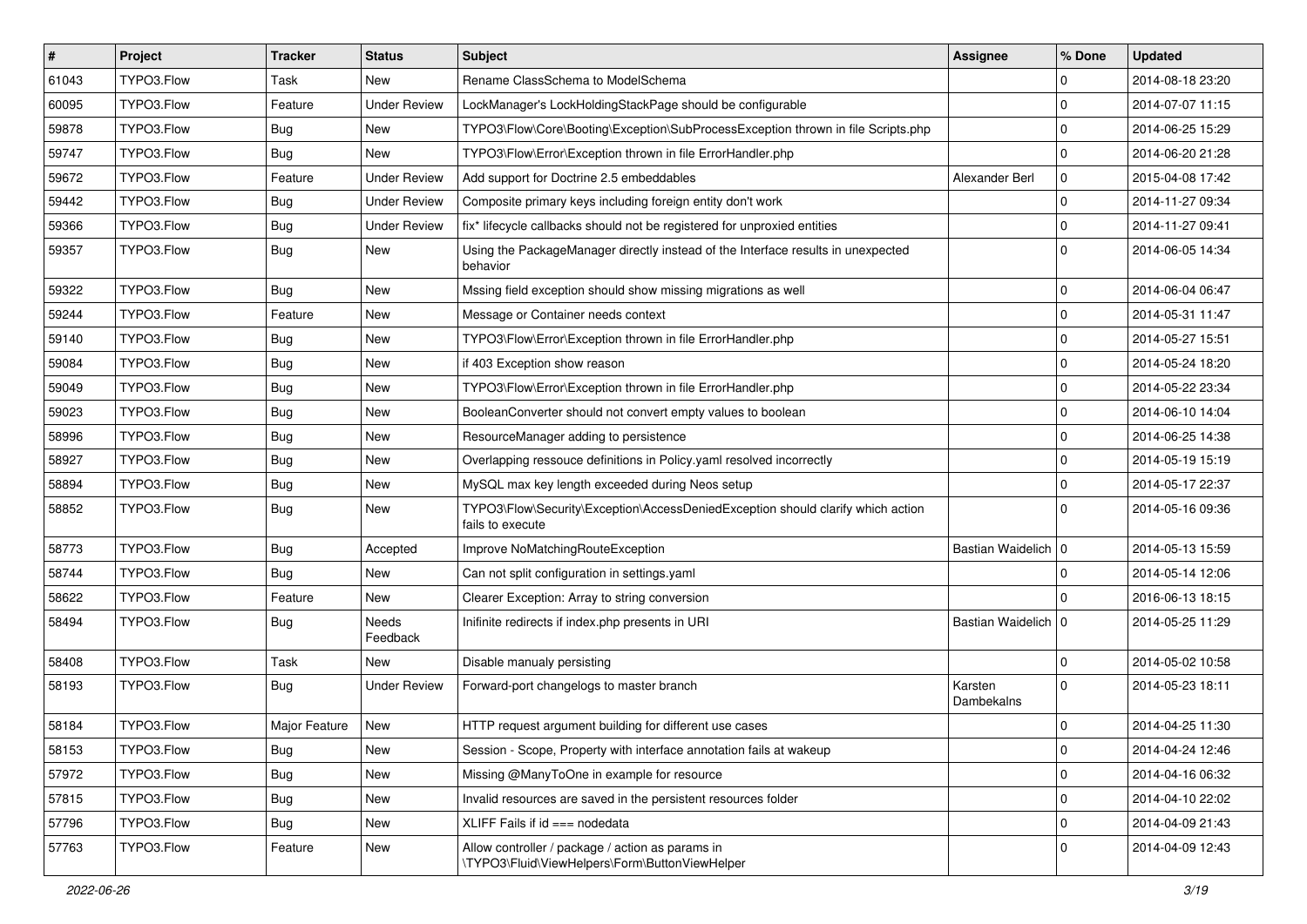| $\pmb{\#}$ | Project    | <b>Tracker</b> | <b>Status</b>       | Subject                                                                                                              | Assignee               | % Done              | <b>Updated</b>   |
|------------|------------|----------------|---------------------|----------------------------------------------------------------------------------------------------------------------|------------------------|---------------------|------------------|
| 57541      | TYPO3.Flow | Bug            | <b>Under Review</b> | Content Security: operands work intrinsically differently in Rewrite and Manual check                                |                        | 0                   | 2014-04-03 09:06 |
| 57450      | TYPO3.Flow | Bug            | <b>New</b>          | International E-Mail addresses (umlauts, etc.) are not validated correctly                                           |                        | $\mathbf 0$         | 2014-04-30 14:58 |
| 57437      | TYPO3.Flow | Bug            | New                 | Composer package replacement is not supported                                                                        |                        | $\mathbf 0$         | 2014-03-30 23:12 |
| 57374      | TYPO3.Flow | Bug            | New                 | Persisted entities saved in session are not resolved                                                                 |                        | $\mathbf 0$         | 2014-04-03 09:43 |
| 56916      | TYPO3.Flow | Feature        | New                 | Support PATCH request method as of RFC5789                                                                           |                        | $\mathbf 0$         | 2014-03-14 16:50 |
| 56856      | TYPO3.Flow | Bug            | <b>Under Review</b> | Fix StandardView Template                                                                                            |                        | $\mathbf 0$         | 2015-02-25 11:25 |
| 56744      | TYPO3.Flow | Feature        | New                 | stay logged in                                                                                                       |                        | $\mathbf 0$         | 2014-03-27 12:17 |
| 56639      | TYPO3.Flow | Feature        | New                 | Implement "getPrivateStorageUriByResource()" for recieving (image-) file URIs                                        | Robert Lemke           | 0                   | 2014-03-07 10:06 |
| 56602      | TYPO3.Flow | Major Feature  | New                 | Handling Of Multi Identity Entities                                                                                  |                        | $\mathbf 0$         | 2014-04-09 13:10 |
| 56601      | TYPO3.Flow | Bug            | <b>Under Review</b> | PersistenceManager wrong handling of ORM\ld                                                                          |                        | $\mathbf 0$         | 2015-02-16 17:56 |
| 56573      | TYPO3.Flow | Bug            | New                 | Converting by Flow\Identity                                                                                          |                        | $\mathbf 0$         | 2014-04-09 13:10 |
| 56556      | TYPO3.Flow | Feature        | New                 | support hasProperty and isProperty                                                                                   |                        | $\mathbf 0$         | 2014-04-08 00:34 |
| 56544      | TYPO3.Flow | Bug            | New                 | FLOW Exception on tar package inclusion via composer                                                                 |                        | $\mathbf 0$         | 2014-03-20 14:38 |
| 56486      | TYPO3.Flow | Feature        | New                 | Optimize the ObjectManager for performance                                                                           |                        | $\mathbf 0$         | 2014-03-04 17:33 |
| 56107      | TYPO3.Flow | Bug            | New                 | Property mapping configuration only supports one wildcard at a time                                                  |                        | $\mathbf 0$         | 2014-02-19 10:33 |
| 56036      | TYPO3.Flow | Feature        | New                 | Optimize autoloading                                                                                                 |                        | $\mathbf 0$         | 2014-03-03 11:15 |
| 55958      | TYPO3.Flow | Task           | New                 | RFC: Use PHP 5.4 closure features for direct ObjectAccess                                                            |                        | $\mathbf 0$         | 2014-02-13 14:30 |
| 55957      | TYPO3.Flow | Task           | New                 | RFC: Optimize AOP proxies                                                                                            |                        | $\mathbf 0$         | 2014-02-28 14:44 |
| 55954      | TYPO3.Flow | Bug            | New                 | Associations to ValueObjects should not be cascade all'd                                                             |                        | $\mathbf 0$         | 2015-02-05 11:00 |
| 55937      | TYPO3.Flow | Bug            | New                 | FlashMessage queue is lost                                                                                           |                        | $\mathbf 0$         | 2014-02-12 17:03 |
| 55870      | TYPO3.Flow | Feature        | New                 | Enhance f:form.textfield or add a f:form.datefield VH with enhanced validation and<br>propertymapping                | Christian Müller       | $\mathbf 0$         | 2014-04-15 12:32 |
| 55831      | TYPO3.Flow | Feature        | New                 | Different scenarios for session settings                                                                             |                        | $\mathbf 0$         | 2014-02-10 11:21 |
| 55793      | TYPO3.Flow | Feature        | <b>Under Review</b> | Add Support for groupBy                                                                                              | Kerstin<br>Huppenbauer | $\mathbf 0$         | 2014-09-02 09:38 |
| 55719      | TYPO3.Flow | Feature        | New                 | Support additional Resource Folders                                                                                  |                        | $\mathbf 0$         | 2014-02-06 11:38 |
| 55306      | TYPO3.Flow | Bug            | <b>Under Review</b> | Filenames should not exceed 255 characters                                                                           | Christian Müller       | 0                   | 2015-10-04 21:35 |
| 55199      | TYPO3.Flow | Feature        | New                 | Avoid Buffering of Shell output                                                                                      |                        | $\mathbf 0$         | 2014-03-31 12:34 |
| 54744      | TYPO3.Flow | Bug            | New                 | System.log contains many NOTICE Flow The argument "workspace" declared in<br>pointcut does not exist in method TYPO3 |                        | 0                   | 2014-02-12 09:07 |
| 54589      | TYPO3.Flow | <b>Bug</b>     | New                 | Role parent is not removed from roles MM table                                                                       |                        | 0                   | 2013-12-24 15:32 |
| 54549      | TYPO3.Flow | <b>Bug</b>     | New                 | PackageManager::createPackage is incompatible to PackageManagerInterface                                             |                        | 0                   | 2013-12-21 14:42 |
| 54458      | TYPO3.Flow | Bug            | New                 | Missing Version Number in packages                                                                                   |                        | 0                   | 2013-12-28 18:13 |
| 54451      | TYPO3.Flow | <b>Bug</b>     | New                 | No functionality at Apache environments with suexec                                                                  |                        | $\mathsf{O}\xspace$ | 2014-01-01 18:22 |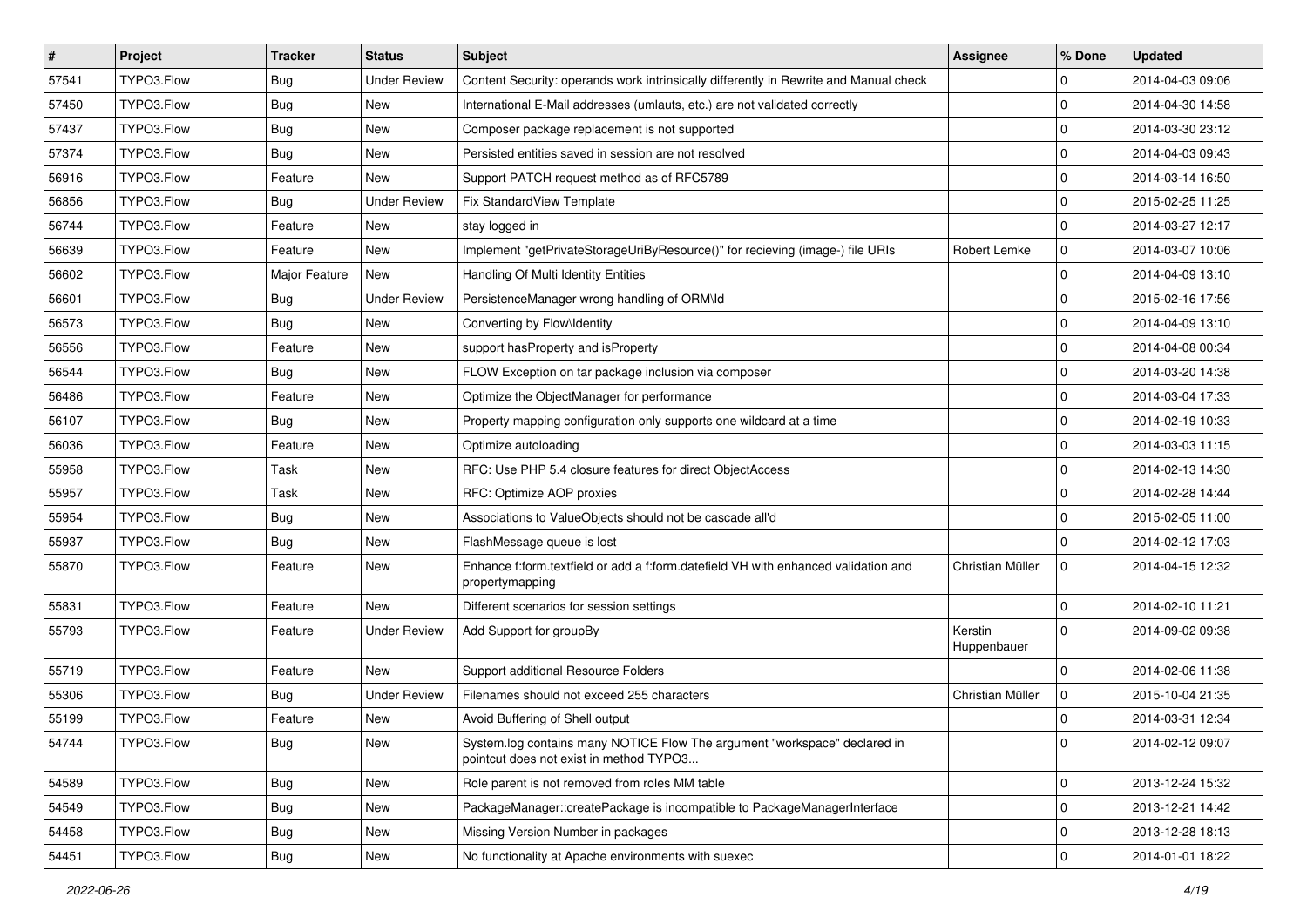| $\vert$ # | Project    | <b>Tracker</b> | <b>Status</b>       | <b>Subject</b>                                                                                 | <b>Assignee</b>       | % Done      | <b>Updated</b>   |
|-----------|------------|----------------|---------------------|------------------------------------------------------------------------------------------------|-----------------------|-------------|------------------|
| 54446     | TYPO3.Flow | Bug            | New                 | Cache filebackend 'include_once'                                                               |                       | 0           | 2014-01-29 15:22 |
| 54381     | TYPO3.Flow | Bug            | <b>New</b>          | TYPO3\Flow\Core\Booting\Exception\SubProcessException thrown in file Scripts.php               |                       | $\mathbf 0$ | 2014-02-06 11:14 |
| 54181     | TYPO3.Flow | Bug            | New                 | Use date_default_timezone_get() instead of ini_get('date.timezone')                            |                       | $\mathbf 0$ | 2015-06-01 18:54 |
| 54146     | TYPO3.Flow | Bug            | New                 | Different sorting of arguments in ACL Patterns doesnt work                                     | Christian Müller      | $\mathbf 0$ | 2013-12-02 19:23 |
| 54046     | TYPO3.Flow | Bug            | New                 | Removal of ValueObjects from a ManyToMany relationship is not possible                         |                       | 0           | 2015-02-05 11:01 |
| 54037     | TYPO3.Flow | Feature        | <b>Under Review</b> | JsonView accepts encoding options                                                              |                       | $\mathbf 0$ | 2014-12-14 11:46 |
| 53851     | TYPO3.Flow | Bug            | New                 | TYPO3\Flow\Core\Booting\Exception\SubProcessException thrown in file Scripts.php               |                       | $\mathbf 0$ | 2014-01-01 00:00 |
| 53620     | TYPO3.Flow | Bug            | New                 | Move Classes/TYPO3/Flow/Composer to own Package                                                |                       | $\mathbf 0$ | 2014-01-01 16:02 |
| 53533     | TYPO3.Flow | Bug            | New                 | Class reflection assumes reverse PSR-0, can lead to fail in autoloader                         |                       | $\Omega$    | 2013-11-11 21:05 |
| 53350     | TYPO3.Flow | Bug            | Accepted            | Trying to create a Link in an Template in CLI Context should provide a helpful<br>exception    | Bastian Waidelich   0 |             | 2013-11-05 15:00 |
| 53262     | TYPO3.Flow | Bug            | New                 | FileBakend have some race condition                                                            | Dominique Feyer   0   |             | 2013-11-01 10:48 |
| 53224     | TYPO3.Flow | Bug            | New                 | Constructor in subclass breaks call chain leading to missing identifier / uuid                 |                       | $\mathbf 0$ | 2013-10-30 12:06 |
| 53189     | TYPO3.Flow | Bug            | New                 | Blog tutorial no longer works                                                                  | <b>Philipp Maier</b>  | 0           | 2013-10-29 09:50 |
| 53177     | TYPO3.Flow | Feature        | New                 | entity resource policy value support for `this`                                                |                       | $\mathbf 0$ | 2014-05-20 09:22 |
| 52945     | TYPO3.Flow | Bug            | New                 | Excluded classes should only be excluded from reflection but still autoloaded                  |                       | 0           | 2013-10-19 12:52 |
| 52909     | TYPO3.Flow | Bug            | New                 | Class Loader fallback to non-proxy hides fatal errors                                          |                       | $\mathbf 0$ | 2013-10-17 11:24 |
| 52590     | TYPO3.Flow | Feature        | <b>New</b>          | Provide a way to get the Doctrine QueryBuilder                                                 |                       | 0           | 2013-10-11 10:39 |
| 52430     | TYPO3.Flow | Bug            | New                 | Cannot convert from UUID to auto-increment ID                                                  |                       | $\mathbf 0$ | 2013-10-01 15:48 |
| 52280     | TYPO3.Flow | Task           | <b>Under Review</b> | Throw Exception if there is an array in PSR-0 autoload                                         |                       | $\mathbf 0$ | 2013-10-05 11:30 |
| 52185     | TYPO3.Flow | Bug            | New                 | PositionalArraySorter should detect recursive dependencies                                     |                       | 0           | 2013-09-23 13:02 |
| 52014     | TYPO3.Flow | Bug            | New                 | Migration makes fields NOT NULL even though not true                                           |                       | $\mathbf 0$ | 2013-10-15 18:27 |
| 52005     | TYPO3.Flow | Bug            | <b>New</b>          | TYPO3\Flow\Error\Exception thrown in file ErrorHandler.php                                     |                       | $\mathbf 0$ | 2013-09-14 14:22 |
| 51972     | TYPO3.Flow | Bug            | New                 | Joins for every deep property constraint make cartesian selection                              | Adrian Föder          | $\mathbf 0$ | 2013-09-13 10:04 |
| 51847     | TYPO3.Flow | <b>Bug</b>     | New                 | Overiding controller actions with other required parameter sets results in fatal error.        |                       | $\mathbf 0$ | 2013-09-09 10:54 |
| 51811     | TYPO3.Flow | Bug            | New                 | Improve session handle when the authenticated account is removed from persitance               | Dominique Feyer   0   |             | 2014-03-27 12:21 |
| 51763     | TYPO3.Flow | Bug            | <b>New</b>          | HttpRequest always returns content of the current request                                      |                       | 0           | 2015-02-20 12:53 |
| 51704     | TYPO3.Flow | <b>Bug</b>     | New                 | TYPO3\Flow\Error\Exception thrown in file ErrorHandler.php                                     |                       | 0           | 2013-09-17 08:42 |
| 51530     | TYPO3.Flow | Task           | New                 | Improve speed of Files::readDirectoryRecursively using RecursiveDirectoryIterator?             |                       | 0           | 2013-08-29 19:49 |
| 51489     | TYPO3.Flow | <b>Bug</b>     | New                 | Doctrine\Common\Annotations\AnnotationException thrown in file<br>AnnotationException.php      |                       | $\mathbf 0$ | 2014-02-06 10:20 |
| 51459     | TYPO3.Flow | Feature        | New                 | Allow catching of particular exceptions on property mapping                                    |                       | $\mathbf 0$ | 2013-10-22 13:44 |
| 51312     | TYPO3.Flow | Bug            | New                 | Default php error handler generates warning (when loading<br>TYPO3\Flow\Error\Exception class) |                       | $\mathbf 0$ | 2013-08-24 16:07 |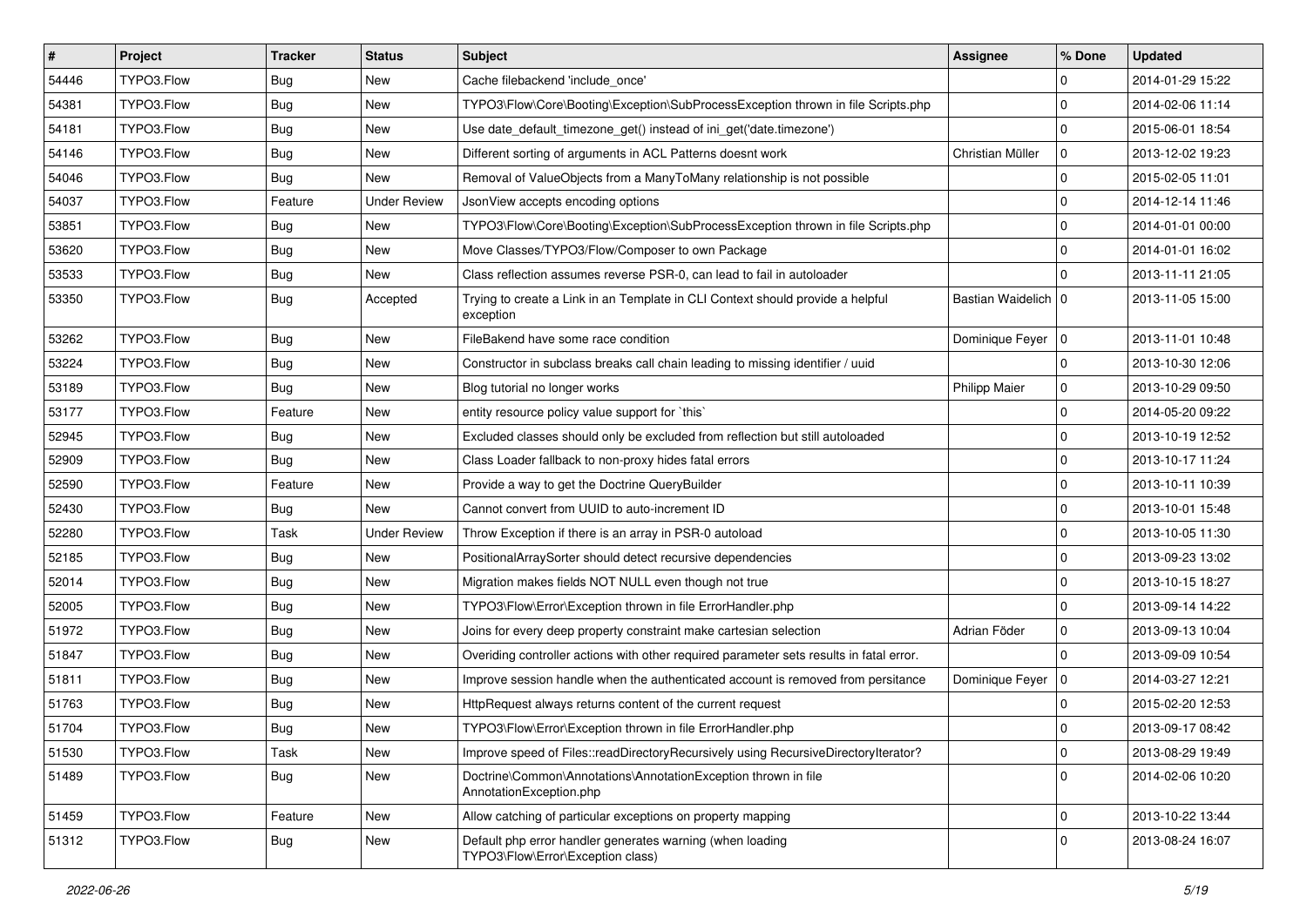| #     | Project    | <b>Tracker</b> | <b>Status</b>       | <b>Subject</b>                                                                                                                         | <b>Assignee</b>       | % Done       | <b>Updated</b>   |
|-------|------------|----------------|---------------------|----------------------------------------------------------------------------------------------------------------------------------------|-----------------------|--------------|------------------|
| 51286 | TYPO3.Flow | Task           | New                 | Custom error views should introduce a controller context somehow                                                                       |                       | 0            | 2013-08-23 11:24 |
| 51188 | TYPO3.Flow | <b>Bug</b>     | New                 | Doctrine does not respect AOP-injected properties                                                                                      |                       | 0            | 2013-12-07 11:13 |
| 51120 | TYPO3.Flow | <b>Bug</b>     | New                 | \TYPO3\Flow\Core\Booting::buildSubprocessCommand - wrong command if passed<br>more than one parameters                                 |                       | $\Omega$     | 2013-12-11 16:33 |
| 50901 | TYPO3.Flow | Feature        | New                 | @IgnoreValidation also for class fields                                                                                                |                       | $\mathbf 0$  | 2014-02-21 10:01 |
| 50869 | TYPO3.Flow | <b>Bug</b>     | New                 | key() invoked on object                                                                                                                |                       | 0            | 2013-08-07 13:18 |
| 50395 | TYPO3.Flow | <b>Bug</b>     | Accepted            | Route cache caches routes for non dispatchable requests                                                                                | Bastian Waidelich   0 |              | 2013-10-14 12:00 |
| 50382 | TYPO3.Flow | Task           | New                 | Impossible to use arguments in CLI that are added by overriding<br>initializeCommandMethodArguments()                                  |                       | $\Omega$     | 2013-08-19 14:32 |
| 50342 | TYPO3.Flow | <b>Bug</b>     | New                 | PropertyMapper: Use of interface method before implementation check                                                                    |                       | 0            | 2013-07-23 16:42 |
| 50262 | TYPO3.Flow | Feature        | New                 | Add Keywords to composer Json                                                                                                          |                       | 0            | 2013-07-21 22:49 |
| 50115 | TYPO3.Flow | Feature        | <b>Under Review</b> | During the policy loading, we need to take care if class exist                                                                         | Dominique Feyer       | l 0          | 2013-10-04 10:23 |
| 50080 | TYPO3.Flow | <b>Bug</b>     | Needs<br>Feedback   | Broken concept for CLI/Web separation                                                                                                  | Karsten<br>Dambekalns | $\Omega$     | 2013-08-13 08:42 |
| 49806 | TYPO3.Flow | Task           | Accepted            | Date formatting should care about the time zone                                                                                        | Adrian Föder          | $\mathbf 0$  | 2013-07-09 10:16 |
| 49801 | TYPO3.Flow | <b>Bug</b>     | New                 | TYPO3\Flow\Security\Exception\AccessDeniedException thrown in file<br>TYPO3_Flow_Security_Authorization_AccessDecisionVoterManager.php |                       | $\mathbf 0$  | 2013-07-09 04:53 |
| 49780 | TYPO3.Flow | <b>Bug</b>     | New                 | Roles are not synchronized                                                                                                             |                       | 0            | 2013-07-08 10:11 |
| 49566 | TYPO3.Flow | <b>Bug</b>     | New                 | NULL source values are not handled correctly                                                                                           | Adrian Föder          | $\mathbf 0$  | 2013-07-02 08:21 |
| 49423 | TYPO3.Flow | <b>Bug</b>     | New                 | Role name and packageKey are not accessible                                                                                            |                       | 0            | 2013-09-05 10:26 |
| 49373 | TYPO3.Flow | <b>Bug</b>     | New                 | Methods policy with key "Controllers" is ignored                                                                                       |                       | 0            | 2013-06-24 10:03 |
| 49372 | TYPO3.Flow | Bug            | New                 | ObjectConverter ignores implemented interface when mapping subtype                                                                     |                       | 0            | 2013-06-24 09:24 |
| 49050 | TYPO3.Flow | Feature        | New                 | Allow Subqueries in QueryInterface                                                                                                     |                       | $\mathbf 0$  | 2013-06-12 10:43 |
| 49039 | TYPO3.Flow | Feature        | New                 | RFC: Use PSR-3 logger interface in Flow                                                                                                |                       | $\mathbf 0$  | 2013-07-10 15:19 |
| 49025 | TYPO3.Flow | Task           | <b>Under Review</b> | Dynamic locale detection / determination                                                                                               | Adrian Föder          | 0            | 2013-12-28 10:48 |
| 49011 | TYPO3.Flow | <b>Bug</b>     | <b>Under Review</b> | Support executing TYPO3.Flow inside a PHAR                                                                                             |                       | $\mathbf{0}$ | 2014-10-03 15:21 |
| 48898 | TYPO3.Flow | <b>Bug</b>     | New                 | configuration for roles fails if one of Policy yaml files contain empty "roles array"                                                  | Christian Müller      | 0            | 2013-06-05 19:06 |
| 48873 | TYPO3.Flow | <b>Bug</b>     | New                 | Error when calling resourceManager->deleteResource on unpublished Resource                                                             |                       | $\mathbf 0$  | 2013-06-05 13:46 |
| 48862 | TYPO3.Flow | Feature        | New                 | Possibility to exclude package from file monitoring                                                                                    |                       | 0            | 2013-06-05 10:03 |
| 48657 | TYPO3.Flow | Feature        | <b>Under Review</b> | support HTTP_RANGE                                                                                                                     |                       | $\mathbf 0$  | 2013-06-20 16:19 |
| 48596 | TYPO3.Flow | <b>Bug</b>     | <b>Under Review</b> | IgnoredTags configuration should be easier to configure from packages                                                                  | Alexander Berl        | $\mathbf 0$  | 2015-02-14 13:00 |
| 48532 | TYPO3.Flow | Bug            | <b>Under Review</b> | JsonView Configuration behaves differently for arrays and objects                                                                      | Alexander Berl        | 0            | 2014-06-11 15:53 |
| 48430 | TYPO3.Flow | <b>Bug</b>     | New                 | Default validator-messages are not correctly formatted                                                                                 |                       | $\mathbf 0$  | 2013-05-22 00:36 |
| 48429 | TYPO3.Flow | Bug            | New                 | Remove- and update-actions on repository are not persisted                                                                             |                       | $\mathbf 0$  | 2013-05-24 18:44 |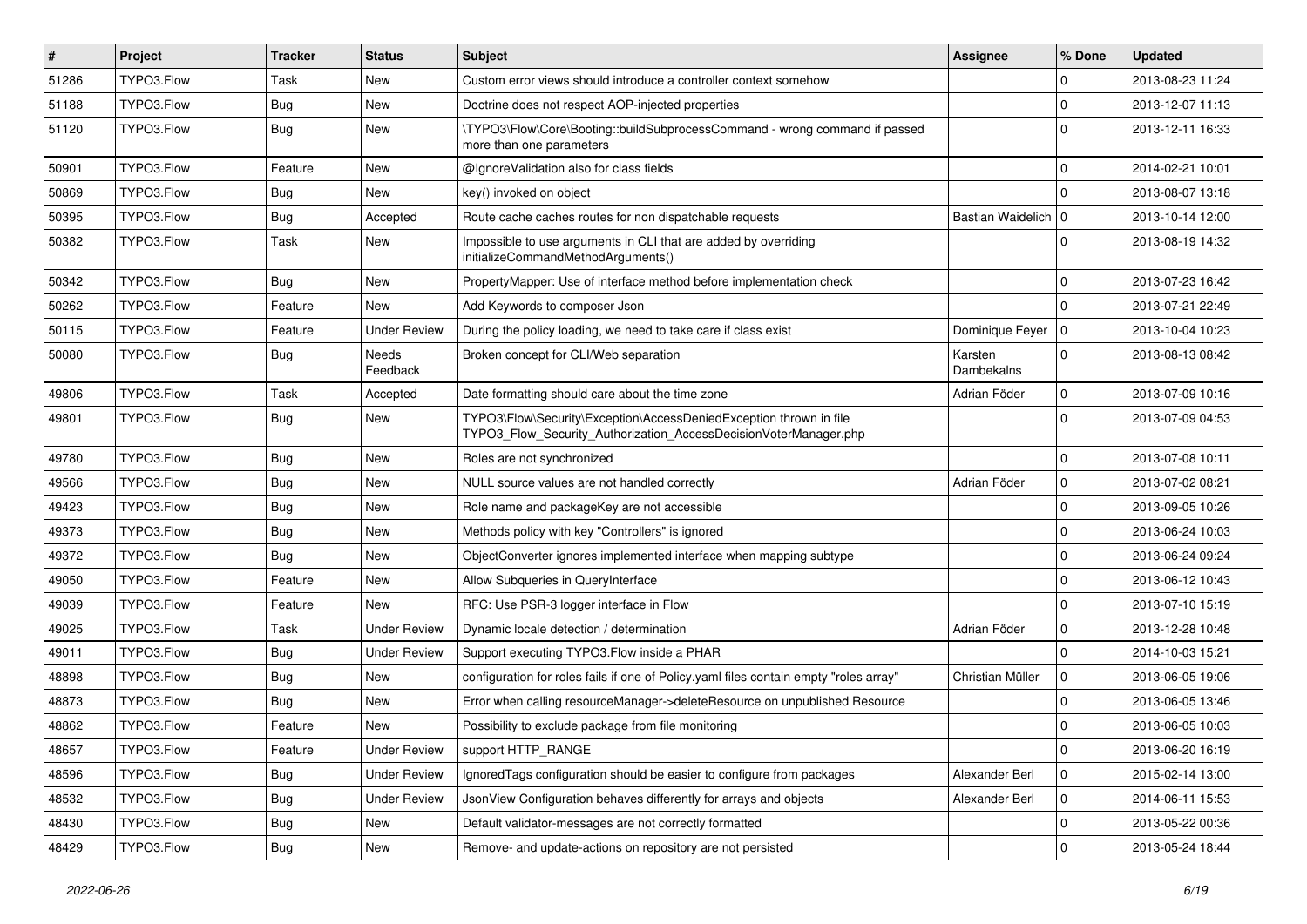| #     | Project    | <b>Tracker</b> | <b>Status</b>       | Subject                                                                                                     | <b>Assignee</b>              | % Done       | <b>Updated</b>   |
|-------|------------|----------------|---------------------|-------------------------------------------------------------------------------------------------------------|------------------------------|--------------|------------------|
| 48409 | TYPO3.Flow | Feature        | New                 | Introduce new Annotation "Slot" for wiring signal and slots                                                 |                              | 0            | 2013-05-23 19:02 |
| 48296 | TYPO3.Flow | Task           | Needs<br>Feedback   | Missing method in ExceptionHandlerInterface                                                                 |                              | 0            | 2013-05-21 11:39 |
| 48167 | TYPO3.Flow | Feature        | Accepted            | Command line account and role browsing                                                                      | Adrian Föder                 | 0            | 2013-05-21 13:28 |
| 48093 | TYPO3.Flow | <b>Bug</b>     | New                 | AbstractCompositeValidators memory consumption continuously grow                                            |                              | $\mathbf{0}$ | 2013-05-21 11:49 |
| 47951 | TYPO3.Flow | Feature        | New                 | Warn if persistence stack is not empty at the end of a get-request                                          |                              | 0            | 2013-05-21 13:28 |
| 47950 | TYPO3.Flow | Bug            | New                 | import of remote resources                                                                                  |                              | $\mathbf 0$  | 2013-05-21 11:52 |
| 47859 | TYPO3.Flow | Task           | Accepted            | Logging: Do not log all decisions in \TYPO3\Flow\Security\Aspect\LoggingAspect                              | Robert Lemke                 | $\mathbf 0$  | 2013-08-14 16:10 |
| 47858 | TYPO3.Flow | Bug            | Needs<br>Feedback   | Remove .htaccess from Composer Installer Essentials                                                         | Christopher<br><b>Hlubek</b> | $\mathbf 0$  | 2013-08-14 15:35 |
| 47487 | TYPO3.Flow | Bug            | New                 | Functional test classes in package without classes are not compiled                                         |                              | $\mathbf 0$  | 2013-05-21 12:19 |
| 47456 | TYPO3.Flow | Feature        | New                 | ManyToOne and OneToOne Relations of Objects passed as Action Argument are<br>loaded automatically           |                              | $\Omega$     | 2013-08-28 15:11 |
| 47429 | TYPO3.Flow | Bug            | New                 | Global policy files no longer allowed                                                                       |                              | 0            | 2013-07-14 19:20 |
| 47404 | TYPO3.Flow | Feature        | New                 | Add getters and setters methods for introduced properties                                                   |                              | $\mathbf 0$  | 2013-05-21 13:28 |
| 47339 | TYPO3.Flow | Feature        | Needs<br>Feedback   | Allow RequestHandlers to get the current Request injected                                                   | Alexander Berl               | 0            | 2013-05-21 13:28 |
| 47331 | TYPO3.Flow | <b>Bug</b>     | Accepted            | ObjectManager shutdown with Dependency Injection Proxy causes fatal errors                                  |                              | 0            | 2013-05-21 13:06 |
| 47325 | TYPO3.Flow | <b>Bug</b>     | <b>Under Review</b> | ReflectionData and classSchema caches need not be freezable                                                 |                              | 0            | 2013-05-21 13:08 |
| 47273 | TYPO3.Flow | Feature        | New                 | Support mapping properties with differing types for setter and property                                     |                              | $\mathbf{0}$ | 2013-05-21 13:28 |
| 47236 | TYPO3.Flow | <b>Bug</b>     | Needs<br>Feedback   | Error at offset 6279 of 6338                                                                                |                              | $\Omega$     | 2014-02-14 09:35 |
| 47191 | TYPO3.Flow | Feature        | <b>Under Review</b> | Make (property) Validators aware of parent class and the property they belong to                            |                              | 0            | 2015-02-13 18:25 |
| 47075 | TYPO3.Flow | Feature        | New                 | Make Exception more meaningful                                                                              |                              | $\mathbf 0$  | 2013-05-21 13:28 |
| 47073 | TYPO3.Flow | Bug            | New                 | Cookie causes Error after Update                                                                            |                              | $\Omega$     | 2014-12-16 11:59 |
| 46974 | TYPO3.Flow | <b>Bug</b>     | Accepted            | Original and Proxy class in one file makes it difficult to reach 100% code coverage for<br>functional tests | Christian Müller             | $\mathbf{0}$ | 2013-05-21 13:28 |
| 46910 | TYPO3.Flow | Feature        | New                 | Composer integration - PackageStates.php                                                                    |                              | $\mathbf 0$  | 2013-05-21 13:28 |
| 46823 | TYPO3.Flow | Task           | Accepted            | Detect APC and APCu correctly                                                                               |                              | $\mathbf 0$  | 2013-09-18 09:28 |
| 46816 | TYPO3.Flow | Feature        | New                 | Add xcache cache backend                                                                                    |                              | $\Omega$     | 2013-05-21 13:28 |
| 46716 | TYPO3.Flow | <b>Bug</b>     | New                 | Empty class names in Dependencylnjection proxy code when using Caches /<br>Factory-created dependencies     |                              | $\mathbf 0$  | 2013-05-21 13:22 |
| 46689 | TYPO3.Flow | <b>Bug</b>     | New                 | The new ClassLoader swallows Fatal Errors                                                                   | Marc Neuhaus                 | $\mathbf 0$  | 2013-05-14 09:21 |
| 46425 | TYPO3.Flow | Task           | <b>Under Review</b> | DI proxy classes use raw reflection instead of RelfectionService                                            | Christian Müller             | $\mathbf 0$  | 2013-08-14 15:35 |
| 46371 | TYPO3.Flow | Feature        | New                 | Support compilation of static information in proxy classes                                                  | Christopher<br>Hlubek        | $\mathbf 0$  | 2013-03-16 21:26 |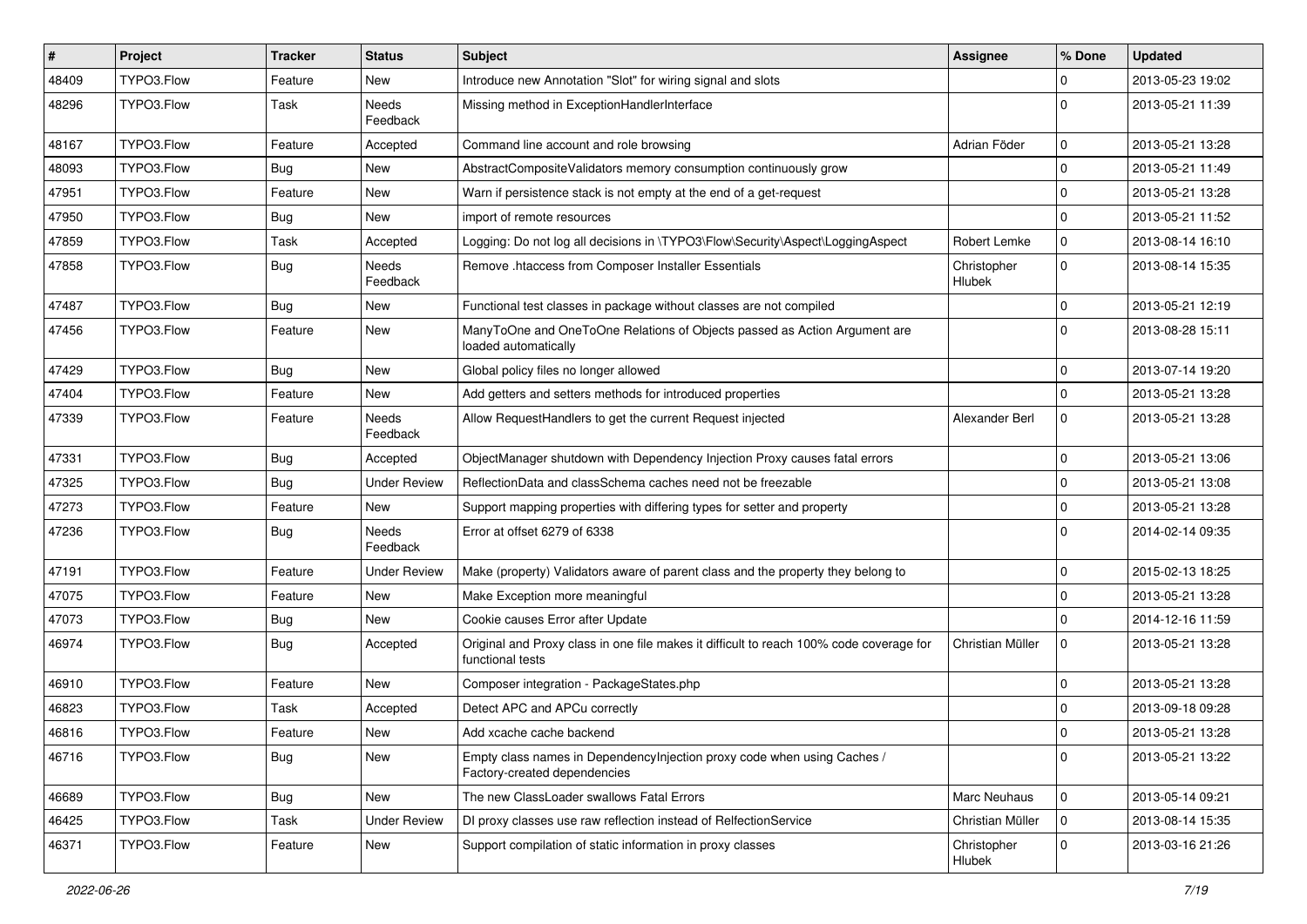| $\vert$ # | Project    | <b>Tracker</b> | <b>Status</b>       | Subject                                                                                                                      | <b>Assignee</b>              | % Done              | <b>Updated</b>   |
|-----------|------------|----------------|---------------------|------------------------------------------------------------------------------------------------------------------------------|------------------------------|---------------------|------------------|
| 46318     | TYPO3.Flow | Feature        | New                 | [caching framework] Extend cache interface to handle multiple entries                                                        |                              | 0                   | 2013-03-15 12:19 |
| 46216     | TYPO3.Flow | Feature        | New                 | Add wincache cache backend                                                                                                   |                              | $\mathbf 0$         | 2013-03-12 20:55 |
| 46210     | TYPO3.Flow | <b>Bug</b>     | Needs<br>Feedback   | securityContext->getParty() in the initializeObject() method of a session-Scope object<br>throws exception on second request |                              | $\Omega$            | 2013-03-27 10:44 |
| 46120     | TYPO3.Flow | <b>Bug</b>     | New                 | Important step missing in the installation chapter                                                                           |                              | 0                   | 2013-03-08 10:23 |
| 46097     | TYPO3.Flow | Bug            | New                 | Logged in user gets session of an other logged in user                                                                       | <b>Robert Lemke</b>          | $\mathbf 0$         | 2013-03-07 12:52 |
| 46073     | TYPO3.Flow | Bug            | <b>Under Review</b> | Scripts::executeCommand must be usable outsite of TYPO3.Flow                                                                 |                              | $\mathbf 0$         | 2013-03-06 19:14 |
| 46066     | TYPO3.Flow | <b>Bug</b>     | New                 | Currency formatter uses wrong format for ISO 4217 currency codes                                                             |                              | $\mathbf 0$         | 2013-03-06 16:29 |
| 46063     | TYPO3.Flow | Feature        | New                 | Implement username password provider with "remember me" persistent cookie                                                    | Christopher<br><b>Hlubek</b> | $\mathbf 0$         | 2014-09-23 00:26 |
| 46050     | TYPO3.Flow | Feature        | New                 | To decouple log file writing at Logger->logException                                                                         |                              | 0                   | 2013-03-05 21:43 |
| 46011     | TYPO3.Flow | Task           | New                 | Validate annotation with missing type should throw useful error                                                              |                              | 0                   | 2013-03-04 12:42 |
| 46010     | TYPO3.Flow | Bug            | New                 | Generating a DiscriminatorMap with base class in different namespace does not work                                           |                              | $\mathbf 0$         | 2013-03-04 12:30 |
| 46009     | TYPO3.Flow | Task           | New                 | Improve error message for missing class in Flow annotation driver                                                            |                              | 0                   | 2013-03-04 12:25 |
| 45917     | TYPO3.Flow | <b>Bug</b>     | New                 | RoutePartHandler transliteration must be improved                                                                            |                              | $\mathbf 0$         | 2014-02-17 09:13 |
| 45851     | TYPO3.Flow | Feature        | Needs<br>Feedback   | Allow referencing environment variables in Settings.yaml                                                                     | Adrian Föder                 | 0                   | 2013-04-30 14:12 |
| 45669     | TYPO3.Flow | <b>Bug</b>     | New                 | PersistentObjectConverter does not convert ValueObjects by __identity                                                        |                              | 0                   | 2013-02-20 17:59 |
| 45640     | TYPO3.Flow | <b>Bug</b>     | New                 | Every relation is set to cascade=all if the related entity is no aggregate root                                              |                              | 0                   | 2013-02-20 15:31 |
| 45623     | TYPO3.Flow | <b>Bug</b>     | New                 | SQL error when calling TYPO3.Blog Setup controller                                                                           |                              | 0                   | 2013-02-21 12:16 |
| 45611     | TYPO3.Flow | <b>Bug</b>     | New                 | Destruction of session after logout should be configurable                                                                   |                              | $\mathbf 0$         | 2013-02-19 16:41 |
| 45409     | TYPO3.Flow | Feature        | New                 | Support validation of abstract nested properties                                                                             |                              | $\Omega$            | 2013-05-21 13:28 |
| 45405     | TYPO3.Flow | Bug            | Accepted            | Uncaught Exception in DynamicRoutePart                                                                                       | Bastian Waidelich   0        |                     | 2014-03-05 11:19 |
| 45386     | TYPO3.Flow | Bug            | New                 | Package::buildArrayOfClassFiles tries to determine class names from file paths                                               |                              | 0                   | 2013-02-11 19:54 |
| 45272     | TYPO3.Flow | Bug            | New                 | Related Value Objects get deleted by default cascading                                                                       |                              | $\Omega$            | 2013-02-08 13:50 |
| 45253     | TYPO3.Flow | Task           | Accepted            | Throw exception in PointcutMethodNameFilter if given method's argument does not<br>match the actual method signature         | Christian Müller             | $\mathbf 0$         | 2013-03-07 16:33 |
| 45249     | TYPO3.Flow | Bug            | New                 | Update composer project-create command listing                                                                               |                              | $\mathbf 0$         | 2013-02-07 15:17 |
| 45103     | TYPO3.Flow | Feature        | New                 | Make static resource URI generation available outside of Fluid                                                               |                              | $\mathbf 0$         | 2013-02-03 13:16 |
| 45100     | TYPO3.Flow | Feature        | <b>Under Review</b> | RequestDispatchingAspect should check if entry point can handle current request                                              | Christopher<br>Hlubek        | $\mathbf 0$         | 2013-02-08 15:32 |
| 45041     | TYPO3.Flow | Bug            | New                 | Set file permissions doesnt work                                                                                             |                              | $\mathbf 0$         | 2013-08-14 15:35 |
| 44891     | TYPO3.Flow | Feature        | New                 | Routes should be able to enforce http/https protocol                                                                         |                              | $\mathbf 0$         | 2014-05-14 19:55 |
| 44738     | TYPO3.Flow | Feature        | New                 | Re-Validation of argument's custom validators                                                                                |                              | 0                   | 2013-01-23 09:19 |
| 44712     | TYPO3.Flow | Task           | Accepted            | Decouple Argument-Building in the HTTP-Request-Constructor                                                                   |                              | $\mathsf{O}\xspace$ | 2013-01-23 11:19 |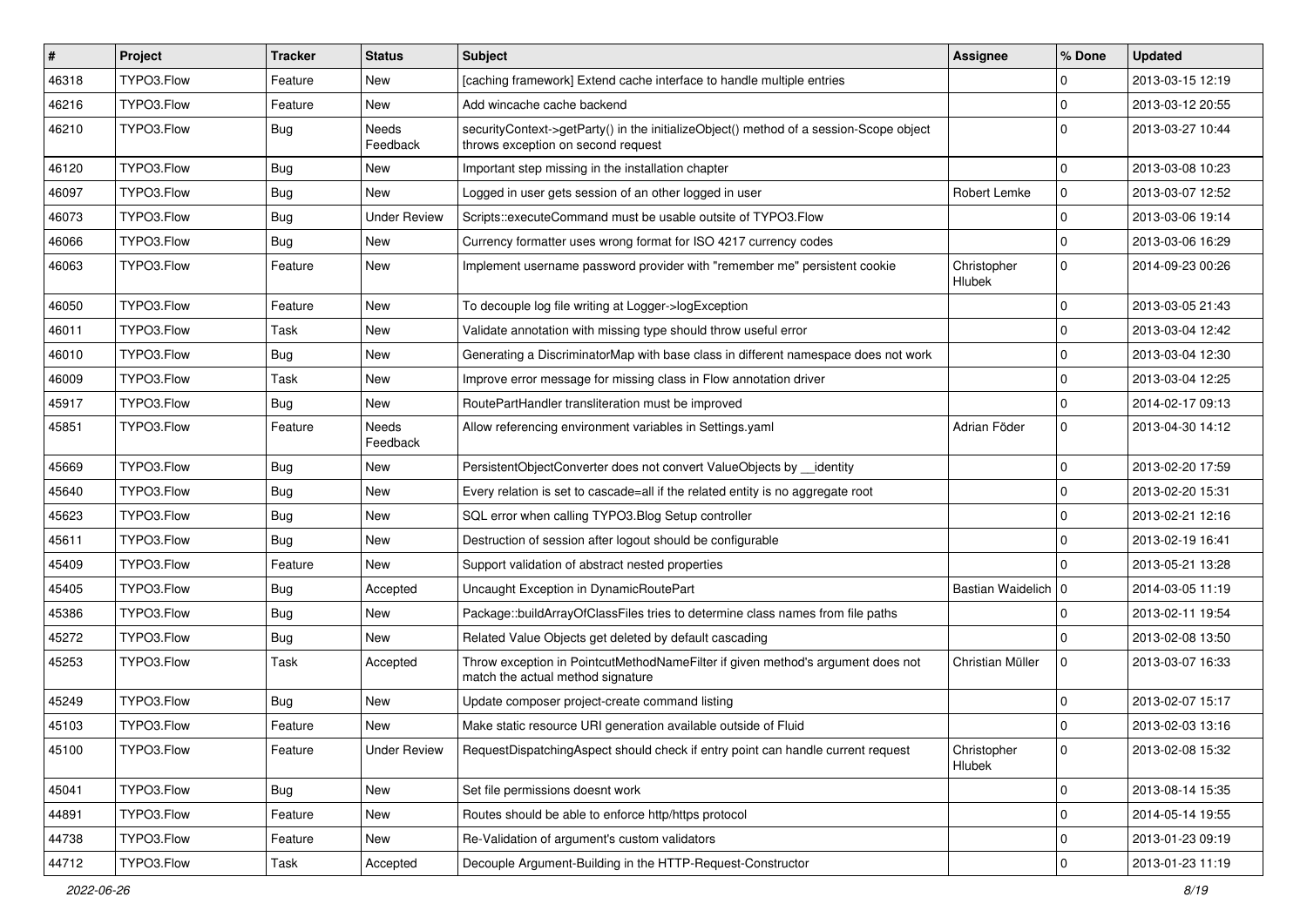| $\vert$ # | Project    | <b>Tracker</b> | <b>Status</b>            | Subject                                                                                   | <b>Assignee</b>        | % Done      | <b>Updated</b>   |
|-----------|------------|----------------|--------------------------|-------------------------------------------------------------------------------------------|------------------------|-------------|------------------|
| 44563     | TYPO3.Flow | Feature        | New                      | Logged in users via HTTP Basic always get re-authenticated                                |                        | $\Omega$    | 2013-01-16 11:28 |
| 44542     | TYPO3.Flow | Task           | New                      | Mention the risk of requestPatterns regarding foreign package's SecurityContext usage     | Adrian Föder           | $\mathbf 0$ | 2013-01-17 18:39 |
| 44396     | TYPO3.Flow | Task           | Accepted                 | Move Doctrine ORM integration onto own namespace                                          | Karsten<br>Dambekalns  | $\Omega$    | 2013-05-21 13:28 |
| 44375     | TYPO3.Flow | Task           | Accepted                 | Make all persistence reads go through repositories                                        | Karsten<br>Dambekalns  | $\Omega$    | 2013-05-21 13:28 |
| 44361     | TYPO3.Flow | Bug            | New                      | TYPO3\Flow\I18n\Formatter\DatetimeFormatter - caching DATETIME type                       |                        | $\Omega$    | 2013-08-14 15:35 |
| 44314     | TYPO3.Flow | Task           | Accepted                 | slightly file permissions for /Configuration/* and /Data/Persistent/EncryptionKey         | Karsten<br>Dambekalns  | $\Omega$    | 2013-11-25 14:21 |
| 44244     | TYPO3.Flow | Bug            | <b>New</b>               | defaultOrderings aren't applied on related objects                                        |                        | $\Omega$    | 2013-01-09 18:41 |
| 44203     | TYPO3.Flow | <b>Bug</b>     | Needs<br>Feedback        | Session implementation is still racy                                                      | Robert Lemke           | $\Omega$    | 2013-08-14 15:35 |
| 44186     | TYPO3.Flow | <b>Bug</b>     | New                      | Request does not accept custom Content-Type                                               |                        | $\mathbf 0$ | 2013-08-14 15:35 |
| 44185     | TYPO3.Flow | Bug            | New                      | XML body always need a root node                                                          |                        | $\mathbf 0$ | 2013-08-14 15:35 |
| 44184     | TYPO3.Flow | Bug            | New                      | Request arguments are not merged correctly for single object actions                      |                        | $\mathbf 0$ | 2013-08-14 15:35 |
| 44148     | TYPO3.Flow | Bug            | New                      | Documentation for executeCommand() needs clarification                                    |                        | $\mathbf 0$ | 2013-08-14 15:35 |
| 44123     | TYPO3.Flow | Feature        | New                      | Make the "Flow requires the PHP setting "date.timezone"" error more beautiful             |                        | $\Omega$    | 2013-12-25 01:55 |
| 43993     | TYPO3.Flow | Task           | New                      | Warn when no migrations are found at all during doctrine: migrate                         |                        | $\mathbf 0$ | 2012-12-14 09:30 |
| 43967     | TYPO3.Flow | Bug            | New                      | Error in evaluating orphanRemoval in Flow Annotation driver                               |                        | $\mathbf 0$ | 2013-01-03 11:00 |
| 43947     | TYPO3.Flow | <b>Bug</b>     | New                      | Redirect to login after Session timeout                                                   |                        | $\Omega$    | 2012-12-13 12:35 |
| 43930     | TYPO3.Flow | Task           | <b>Needs</b><br>Feedback | Remove canRender() completely?!                                                           | Sebastian<br>Kurfuerst | $\Omega$    | 2012-12-18 15:09 |
| 43841     | TYPO3.Flow | Feature        | <b>New</b>               | Add package support to validation errors                                                  |                        | $\Omega$    | 2012-12-10 16:20 |
| 43621     | TYPO3.Flow | Bug            | <b>Under Review</b>      | Composer installer overwrites Settings.yaml.example                                       | Karsten<br>Dambekalns  | $\Omega$    | 2013-11-26 19:12 |
| 43572     | TYPO3.Flow | Feature        | New                      | Uri should support manipulation of query arguments                                        |                        | $\Omega$    | 2012-12-04 09:55 |
| 43541     | TYPO3.Flow | Bug            | New                      | Incomplete classes path detection for PSR-0                                               |                        | $\mathbf 0$ | 2013-08-14 15:35 |
| 43192     | TYPO3.Flow | <b>Bug</b>     | Accepted                 | findByIdentifier() for non-persisted objects not working for custom identifier properties | Karsten<br>Dambekalns  | $\Omega$    | 2013-05-21 13:28 |
| 43190     | TYPO3.Flow | <b>Bug</b>     | Accepted                 | Misleading exception message for incompatible database structure                          | Karsten<br>Dambekalns  | $\Omega$    | 2013-08-14 15:35 |
| 43082     | TYPO3.Flow | Feature        | Needs<br>Feedback        | Add CLI support for scaffolding models, views, controller                                 |                        | $\mathbf 0$ | 2015-01-05 11:39 |
| 42888     | TYPO3.Flow | <b>Bug</b>     | Needs<br>Feedback        | ResourceManager chokes on non existing files                                              |                        | $\Omega$    | 2012-11-12 18:02 |
| 42606     | TYPO3.Flow | Bug            | New                      | Content Security with nested objects                                                      |                        | $\mathbf 0$ | 2012-12-13 12:35 |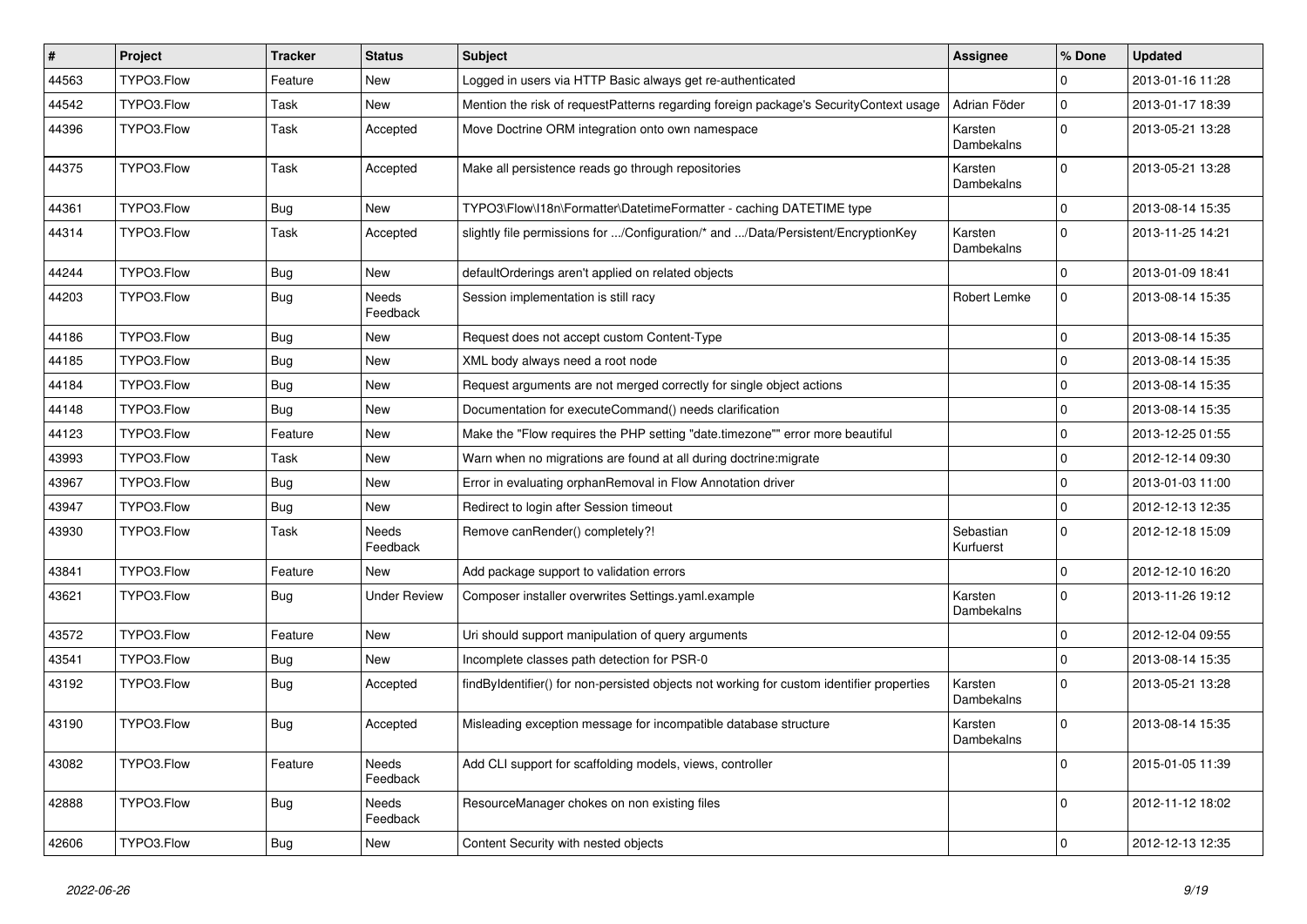| #     | Project    | <b>Tracker</b> | <b>Status</b>       | <b>Subject</b>                                                                                               | <b>Assignee</b>         | % Done              | <b>Updated</b>   |
|-------|------------|----------------|---------------------|--------------------------------------------------------------------------------------------------------------|-------------------------|---------------------|------------------|
| 42550 | TYPO3.Flow | Task           | <b>Under Review</b> | Add top-level .htaccess to block everything but Web                                                          | Karsten<br>Dambekalns   | 0                   | 2012-12-11 22:43 |
| 42520 | TYPO3.Flow | Bug            | New                 | Cache must be flushed globally for package state changes                                                     |                         | $\mathbf 0$         | 2015-02-25 17:45 |
| 42465 | TYPO3.Flow | <b>Task</b>    | New                 | Document i18n settings                                                                                       |                         | $\Omega$            | 2013-08-14 15:35 |
| 42101 | TYPO3.Flow | Bug            | New                 | Proxyclasses are not rebuild in Development context unless cache is empty                                    |                         | $\Omega$            | 2013-08-14 15:35 |
| 41900 | TYPO3.Flow | Feature        | Accepted            | Check for duplicate PSR-0 autoload namespaces                                                                | Christian Jul<br>Jensen | $\mathbf 0$         | 2013-05-21 13:28 |
| 41832 | TYPO3.Flow | Task           | New                 | Improve error handling for incompatible packages                                                             | Christian Jul<br>Jensen | $\mathbf 0$         | 2012-10-10 14:44 |
| 41807 | TYPO3.Flow | Task           | <b>Under Review</b> | Initialize the eventmanager in the EntityManagerInterface                                                    |                         | $\mathbf 0$         | 2013-05-21 13:28 |
| 41727 | TYPO3.Flow | Bug            | Accepted            | @Flow\Identity and @ORM\InheritanceType("JOINED") can't be used together                                     | Karsten<br>Dambekalns   | $\Omega$            | 2013-01-21 17:15 |
| 41533 | TYPO3.Flow | <b>Bug</b>     | Needs<br>Feedback   | Ignored object-validation in editAction when redirecting back from updateAction                              |                         | 0                   | 2012-10-10 09:27 |
| 41496 | TYPO3.Flow | <b>Bug</b>     | New                 | Upload identical Resources, deleting fails                                                                   |                         | $\mathbf 0$         | 2012-10-01 17:57 |
| 41420 | TYPO3.Flow | Feature        | <b>New</b>          | Support entity versioning                                                                                    |                         | $\mathbf 0$         | 2012-09-27 14:11 |
| 41414 | TYPO3.Flow | Task           | Needs<br>Feedback   | Check packageKey naming / file structure below Packages/Vendor                                               |                         | $\Omega$            | 2012-11-07 11:39 |
| 41148 | TYPO3.Flow | Bug            | New                 | Converting of ValueObjects                                                                                   |                         | $\mathbf 0$         | 2012-12-13 12:35 |
| 41029 | TYPO3.Flow | <b>Bug</b>     | Accepted            | Method security is also evaluating abstract classes                                                          | Karsten<br>Dambekalns   | $\mathbf 0$         | 2013-01-19 21:55 |
| 40854 | TYPO3.Flow | Task           | New                 | Update security documentation (authentication in 1.2)                                                        |                         | $\Omega$            | 2013-08-14 15:35 |
| 40824 | TYPO3.Flow | <b>Bug</b>     | Needs<br>Feedback   | Modified action controller methods not detected properly                                                     | Andreas Förthner   0    |                     | 2012-10-01 20:33 |
| 40802 | TYPO3.Flow | Bug            | Accepted            | Documentation mistake (authentication)                                                                       | Karsten<br>Dambekalns   | $\Omega$            | 2014-03-20 14:13 |
| 40555 | TYPO3.Flow | Feature        | Accepted            | Missing command arguments parameter in Core\Booting\Scripts::executeCommand()                                | Karsten<br>Dambekalns   | $\Omega$            | 2013-05-21 13:28 |
| 40418 | TYPO3.Flow | Feature        | Needs<br>Feedback   | Add an option to flow3:cache:flush thats keeps user sessions active                                          |                         | $\Omega$            | 2014-10-03 20:17 |
| 40410 | TYPO3.Flow | Bug            | Needs<br>Feedback   | Exception when using Apc, Memcached of Redis cache backend for reflection status<br>and object configuration | Karsten<br>Dambekalns   | $\Omega$            | 2012-10-25 15:56 |
| 40283 | TYPO3.Flow | Bug            | New                 | New constructor in grandparent class not called                                                              |                         | $\mathbf 0$         | 2012-12-13 12:35 |
| 39910 | TYPO3.Flow | Feature        | Accepted            | Ability to query user based on roles                                                                         |                         | $\mathsf{O}\xspace$ | 2013-05-21 13:28 |
| 39791 | TYPO3.Flow | <b>Bug</b>     | New                 | Reflection data of old aspect is not removed                                                                 |                         | $\mathbf 0$         | 2013-08-14 15:40 |
| 39788 | TYPO3.Flow | Feature        | New                 | RFC: Repository based NotExistsValidator                                                                     |                         | $\pmb{0}$           | 2012-08-14 16:14 |
| 39699 | TYPO3.Flow | Bug            | Accepted            | SQL DDL for TYPO3\FLOW3\Cache\Backend\PdoBackend                                                             | Karsten<br>Dambekalns   | $\mathbf 0$         | 2012-12-13 12:35 |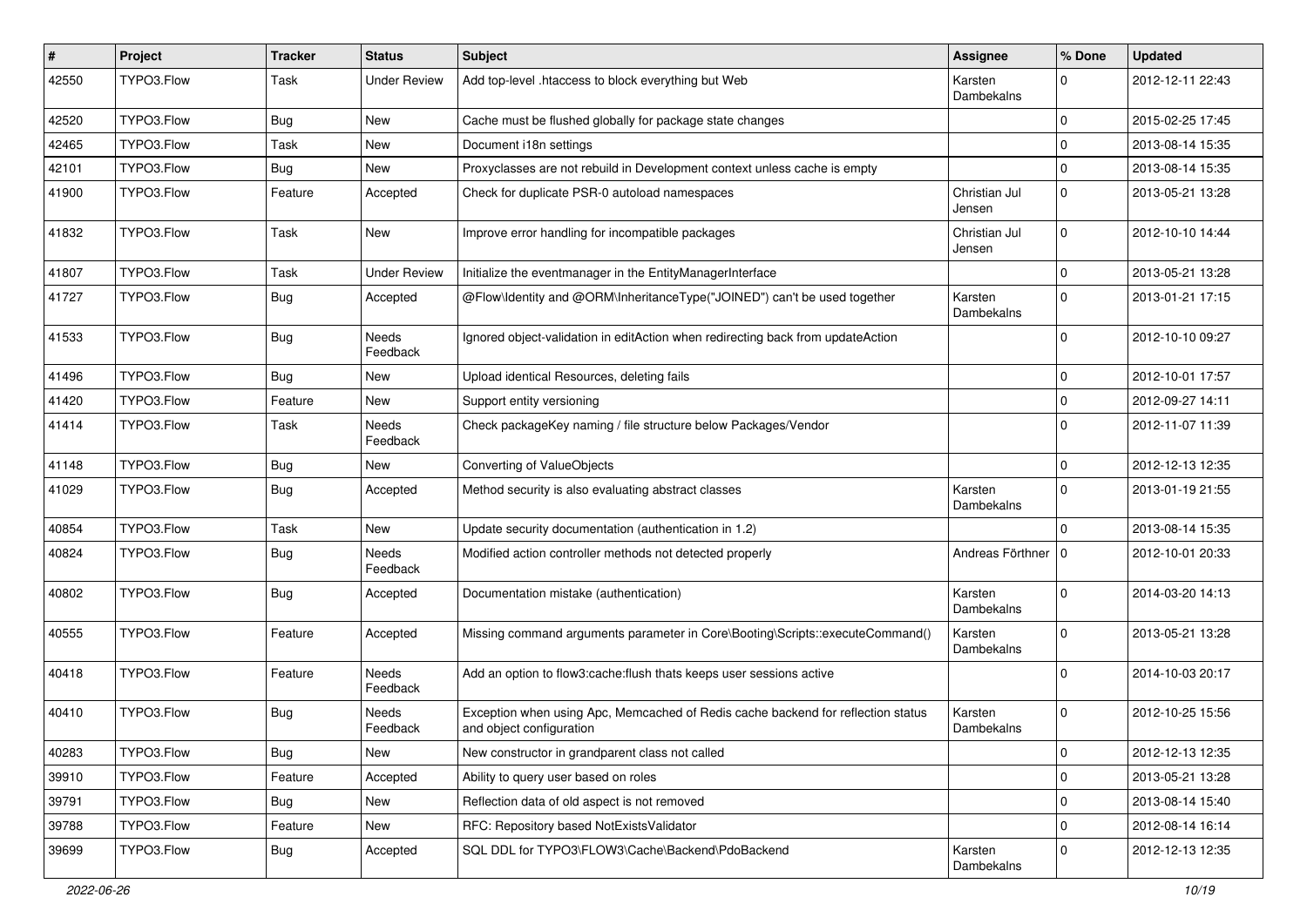| #     | Project    | <b>Tracker</b> | <b>Status</b>       | Subject                                                                                                   | <b>Assignee</b>        | % Done      | <b>Updated</b>   |
|-------|------------|----------------|---------------------|-----------------------------------------------------------------------------------------------------------|------------------------|-------------|------------------|
| 39674 | TYPO3.Flow | Bug            | New                 | \TYPO3\FLOW3\var_dump behaves weird in controller actions doing return                                    |                        | 0           | 2012-08-10 10:09 |
| 39414 | TYPO3.Flow | Bug            | <b>New</b>          | Security Documentation                                                                                    |                        | $\mathbf 0$ | 2012-12-15 21:41 |
| 39253 | TYPO3.Flow | Feature        | Accepted            | Remove mirroring mode option and code                                                                     | Karsten<br>Dambekalns  | $\Omega$    | 2013-05-21 13:28 |
| 39096 | TYPO3.Flow | Bug            | New                 | Unnecessary compile invoked in non production context?                                                    |                        | 0           | 2013-08-14 15:35 |
| 39088 | TYPO3.Flow | Feature        | New                 | Add a sgnalslot before compilation                                                                        |                        | 0           | 2012-12-11 10:30 |
| 38980 | TYPO3.Flow | Bug            | New                 | ActionController: behavior of required arguments is not consistent                                        |                        | 0           | 2014-05-27 14:14 |
| 38222 | TYPO3.Flow | Feature        | New                 | Step execution signals with concrete name                                                                 |                        | $\mathbf 0$ | 2013-02-21 16:39 |
| 38216 | TYPO3.Flow | Bug            | Needs<br>Feedback   | Static method calls in reflected classes refer to _Original class                                         |                        | $\mathbf 0$ | 2012-12-13 12:35 |
| 38065 | TYPO3.Flow | Feature        | New                 | Implement content security for DQL queries                                                                | Andreas Förthner   0   |             | 2013-05-21 13:28 |
| 38038 | TYPO3.Flow | Task           | Accepted            | Proofread FLOW3 manual                                                                                    | Ryan J. Peterson   0   |             | 2012-08-17 11:16 |
| 38004 | TYPO3.Flow | Bug            | Accepted            | Missing CheatSheet folder for Getting Started manual                                                      | Karsten<br>Dambekalns  | $\Omega$    | 2014-11-07 10:58 |
| 37885 | TYPO3.Flow | Feature        | New                 | Add CLI to show the object-configuration for a FLOW3 object-name                                          | <b>Martin Ficzel</b>   | $\mathbf 0$ | 2013-05-21 13:28 |
| 37846 | TYPO3.Flow | Feature        | New                 | Should be able to declare more than one controllerObjectName per requestPatterns                          |                        | $\mathbf 0$ | 2012-06-11 11:10 |
| 37831 | TYPO3.Flow | Task           | New                 | Evaluate using PHP 5.4's internal web server for Functional Testing                                       |                        | $\mathbf 0$ | 2012-06-08 09:27 |
| 37571 | TYPO3.Flow | Bug            | New                 | Inherited proxies fail when implementing clone                                                            |                        | 0           | 2012-06-04 12:15 |
| 37564 | TYPO3.Flow | Bug            | New                 | Validation of Parent Object containing properties of type ManyToOne and<br>ManyToMany to same Target      |                        | $\Omega$    | 2012-05-29 11:55 |
| 37473 | TYPO3.Flow | Bug            | New                 | Subsequent Exceptions related to Doctrine Entity Manager makes it snap shut                               |                        | $\mathbf 0$ | 2012-10-25 10:29 |
| 37405 | TYPO3.Flow | Feature        | <b>Under Review</b> | When changing a property wich is used in routing the Link-VH should direkt to the new<br>properties value |                        | $\mathbf 0$ | 2014-11-02 18:25 |
| 37373 | TYPO3.Flow | Feature        | <b>Under Review</b> | Make annotation overrides / "injection" via Objects.yaml possible                                         | Marc Neuhaus           | 0           | 2013-05-21 13:28 |
| 37372 | TYPO3.Flow | Feature        | Accepted            | Inheritance in ORM should be configured automatically                                                     | Karsten<br>Dambekalns  | 0           | 2013-05-21 13:28 |
| 37354 | TYPO3.Flow | Bug            | Accepted            | Do not apply generateValueHash() and generateUuid() if custom identifier is used                          | Karsten<br>Dambekalns  | $\Omega$    | 2012-07-10 08:30 |
| 37352 | TYPO3.Flow | Bug            | <b>Under Review</b> | generateValueHash() should use getIdentifierByObject()                                                    | Karsten<br>Dambekalns  | $\mathbf 0$ | 2013-05-21 13:28 |
| 37316 | TYPO3.Flow | <b>Bug</b>     | New                 | Use findBestMatchingLocale instead of getDefaultLocale?                                                   |                        |             | 2012-05-20 09:35 |
| 37302 | TYPO3.Flow | Bug            | Needs<br>Feedback   | NumberValidator                                                                                           | Carsten Bleicker       | l o         | 2013-07-03 08:36 |
| 37292 | TYPO3.Flow | <b>Bug</b>     | <b>Under Review</b> | PropertyMappingConfiguration::mapUnknownProperties is not passed down to<br>Subconfiguration              | Sebastian<br>Kurfuerst | $\mathbf 0$ | 2013-11-26 20:21 |
| 37279 | TYPO3.Flow | Feature        | New                 | Request PropertyMapping                                                                                   |                        | $\pmb{0}$   | 2012-05-18 16:06 |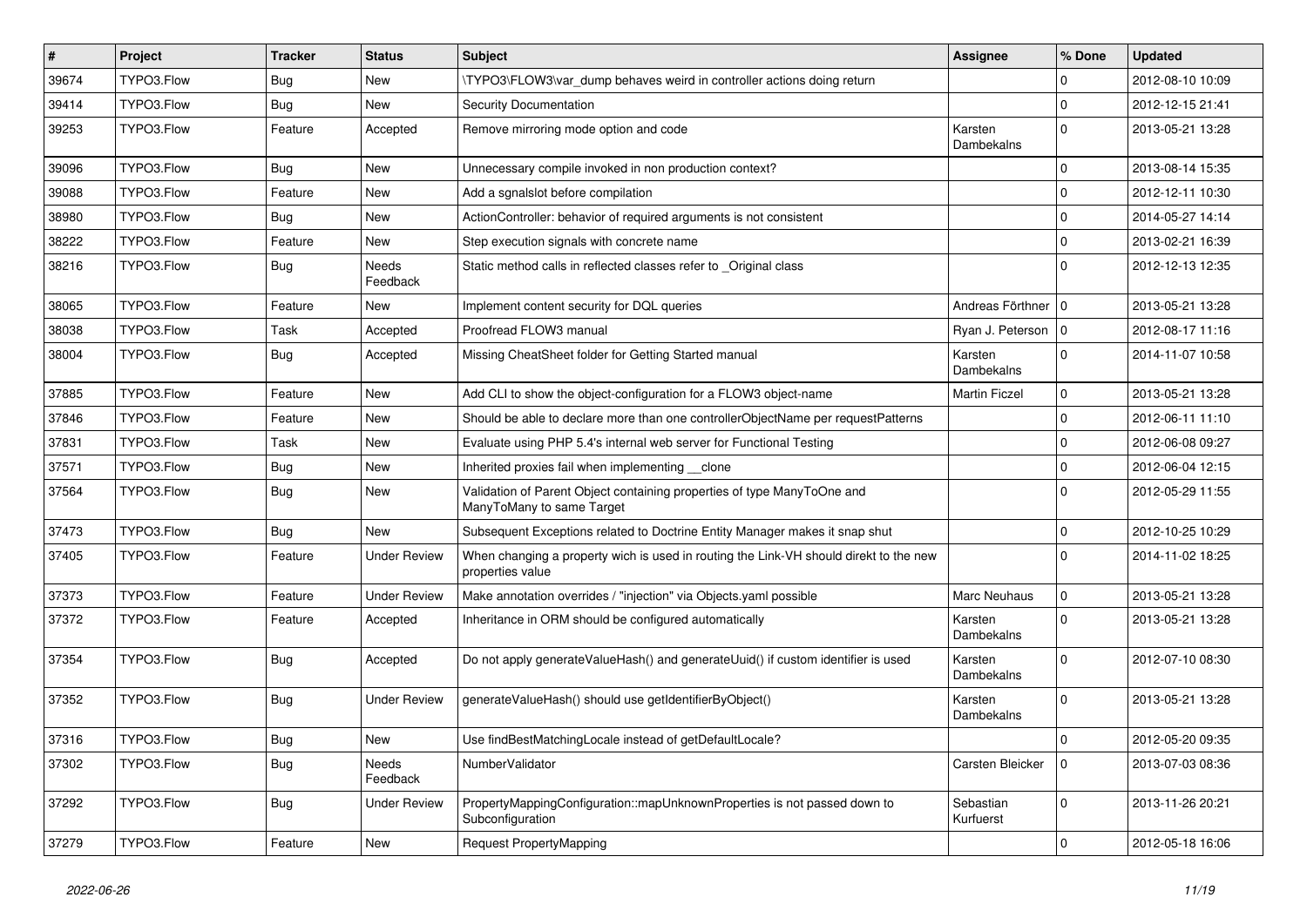| $\vert$ # | Project    | <b>Tracker</b> | <b>Status</b>       | Subject                                                                                              | <b>Assignee</b>       | % Done              | <b>Updated</b>   |
|-----------|------------|----------------|---------------------|------------------------------------------------------------------------------------------------------|-----------------------|---------------------|------------------|
| 37227     | TYPO3.Flow | Bug            | On Hold             | securityContext->getParty is not available in widget context                                         |                       | 0                   | 2012-06-25 22:14 |
| 37212     | TYPO3.Flow | Feature        | Accepted            | Edge Side Includes (ESI)                                                                             | Robert Lemke          | $\mathbf 0$         | 2013-05-21 13:28 |
| 36955     | TYPO3.Flow | Feature        | New                 | Add type filter to var dump()                                                                        |                       | $\mathbf 0$         | 2012-05-08 16:39 |
| 36840     | TYPO3.Flow | Task           | Accepted            | Improve exception for wrong locales                                                                  | Karsten<br>Dambekalns | $\mathbf 0$         | 2012-06-25 18:47 |
| 36804     | TYPO3.Flow | <b>Bug</b>     | New                 | Orphaned entities within aggregates are not removed                                                  |                       | $\mathbf 0$         | 2012-05-03 11:54 |
| 36715     | TYPO3.Flow | Feature        | Accepted            | Make simultaneous use of multiple persistence backends possible                                      | Karsten<br>Dambekalns | $\mathbf 0$         | 2013-11-20 21:17 |
| 36634     | TYPO3.Flow | <b>Bug</b>     | New                 | Reconstituted entities do not have their properties set when initializeObject() is called            |                       | $\mathbf 0$         | 2012-04-26 21:28 |
| 36633     | TYPO3.Flow | <b>Bug</b>     | New                 | Reconstituted entities should not have the FLOW3_Persistence_clone property set                      |                       | $\mathbf 0$         | 2012-04-26 21:24 |
| 36510     | TYPO3.Flow | Feature        | New                 | <b>Firewall Redirect?</b>                                                                            |                       | 0                   | 2012-04-24 12:57 |
| 36509     | TYPO3.Flow | Feature        | New                 | redirectToUri to an uri with acl forces a 403 because of missing csrf token.                         |                       | $\mathbf 0$         | 2012-04-24 12:44 |
| 36508     | TYPO3.Flow | Bug            | New                 | AuthenticationProvider Request Patterns                                                              |                       | 0                   | 2012-04-24 12:39 |
| 36495     | TYPO3.Flow | <b>Bug</b>     | New                 | HTTP Response is sent before persistence preventing Exceptions to be displayed on<br>redirect        |                       | $\mathbf 0$         | 2012-04-24 00:28 |
| 35970     | TYPO3.Flow | Task           | New                 | Improve performance of Utility/Arrays::integerExplode by using array_map                             |                       | $\mathbf 0$         | 2012-04-13 15:38 |
| 35868     | TYPO3.Flow | Bug            | On Hold             | Unstable condition in Utility\Environment                                                            | Karsten<br>Dambekalns | 0                   | 2012-06-25 22:37 |
| 35831     | TYPO3.Flow | <b>Bug</b>     | New                 | Deleting or unpublishing of a resource deletes all published symlinks<br>(Web/_Resources/Persistent) |                       | $\Omega$            | 2012-04-11 09:31 |
| 35783     | TYPO3.Flow | Feature        | New                 | Lifecycle method after property mapping                                                              |                       | $\mathbf 0$         | 2012-04-08 21:01 |
| 35781     | TYPO3.Flow | Feature        | New                 | Model validation                                                                                     |                       | $\mathbf 0$         | 2012-04-08 17:06 |
| 35720     | TYPO3.Flow | <b>Bug</b>     | New                 | Access denied Exception for widget links to actions with a policy                                    |                       | $\mathbf 0$         | 2012-10-25 14:08 |
| 35709     | TYPO3.Flow | Task           | New                 | Implement global Command aliases                                                                     |                       | $\mathbf 0$         | 2013-08-19 14:33 |
| 35388     | TYPO3.Flow | Feature        | New                 | Use the current package as default for translations within controllers                               |                       | 0                   | 2013-12-03 23:12 |
| 35083     | TYPO3.Flow | Bug            | New                 | involving SecurityContext in Widget's __wakeup situation leads to an exception                       |                       | 0                   | 2012-03-21 13:06 |
| 35030     | TYPO3.Flow | Feature        | <b>Under Review</b> | Dynamic locale detection                                                                             | Karsten<br>Dambekalns | $\mathbf 0$         | 2013-09-26 18:08 |
| 34879     | TYPO3.Flow | Bug            | Accepted            | Proxied object is not update()able                                                                   | Karsten<br>Dambekalns | $\Omega$            | 2013-01-22 15:17 |
| 34816     | TYPO3.Flow | Feature        | New                 | Long text encryption                                                                                 |                       | $\mathbf 0$         | 2012-03-14 08:33 |
| 34674     | TYPO3.Flow | Feature        | Accepted            | NotFoundView is not injected in ActionController                                                     | Robert Lemke          | $\mathbf 0$         | 2012-07-22 10:59 |
| 34404     | TYPO3.Flow | Bug            | New                 | JsonView transformObject does not respect_descendAll configuration                                   |                       | $\mathbf 0$         | 2012-02-29 01:12 |
| 34134     | TYPO3.Flow | <b>Bug</b>     | Needs<br>Feedback   | PropertyMapper throws unnecessary exception                                                          | Christian Müller      | $\mathbf 0$         | 2014-02-19 10:14 |
| 34133     | TYPO3.Flow | Feature        | New                 | RFC: Handle Semicolons in Path part of URIs as Scoped Path Parameters                                |                       | $\mathsf{O}\xspace$ | 2012-02-21 15:17 |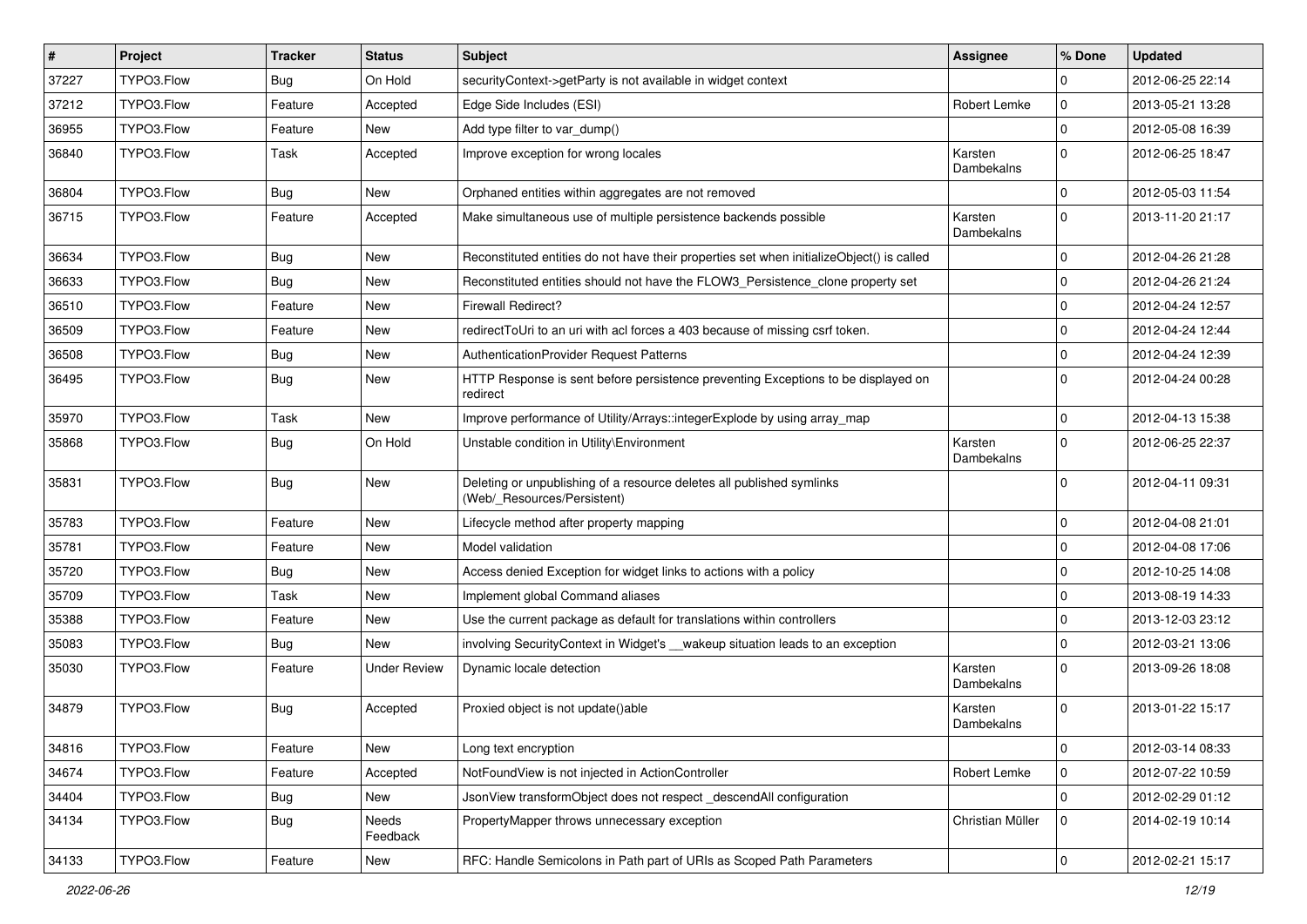| $\sharp$ | Project    | <b>Tracker</b> | <b>Status</b>            | Subject                                                                            | <b>Assignee</b>       | % Done         | <b>Updated</b>   |
|----------|------------|----------------|--------------------------|------------------------------------------------------------------------------------|-----------------------|----------------|------------------|
| 33937    | TYPO3.Flow | Feature        | Accepted                 | Convenience method to resolve public "resource://" paths                           | Karsten<br>Dambekalns | 0              | 2014-04-15 11:40 |
| 33710    | TYPO3.Flow | Feature        | New                      | Configuration based on Domain                                                      |                       | $\mathbf 0$    | 2012-02-06 16:08 |
| 33587    | TYPO3.Flow | Feature        | New                      | Automatically remove unused Resources                                              |                       | 0              | 2013-11-11 18:21 |
| 33465    | TYPO3.Flow | Bug            | New                      | Some vital commands to recover the system fail when recovery is needed             |                       | 0              | 2012-01-26 15:51 |
| 33293    | TYPO3.Flow | Bug            | New                      | Injection to private variable results in injection of the the wrong class          |                       | 0              | 2012-01-18 16:41 |
| 33258    | TYPO3.Flow | Major Feature  | Accepted                 | Implement support for Assetic                                                      |                       | $\mathbf 0$    | 2014-02-24 08:05 |
| 33078    | TYPO3.Flow | Bug            | New                      | No Redirect to Login                                                               |                       | 0              | 2012-03-07 17:45 |
| 33069    | TYPO3.Flow | Task           | New                      | Make command output sparse, implement generic verbose switch                       |                       | 0              | 2013-08-19 14:33 |
| 33055    | TYPO3.Flow | Bug            | New                      | AccessDeniedException instead of WebRedirect                                       |                       | 0              | 2014-04-17 15:54 |
| 33049    | TYPO3.Flow | Feature        | New                      | Allow configuration of context without environment variable (needed for IIS)       |                       | 0              | 2012-03-07 20:51 |
| 33024    | TYPO3.Flow | Bug            | Accepted                 | Exception when validating a float in a Model with the Number validator             | Karsten<br>Dambekalns | $\mathbf 0$    | 2012-03-07 22:08 |
| 33018    | TYPO3.Flow | Feature        | New                      | Translator should support override of labels from other packages                   |                       | $\mathbf 0$    | 2012-01-06 13:05 |
| 32985    | TYPO3.Flow | Feature        | New                      | Implement Processing Rules when merging numerically-indexed arrays                 |                       | $\mathbf 0$    | 2012-05-30 09:35 |
| 32873    | TYPO3.Flow | Bug            | Accepted                 | Value changes for logged in account are not persisted due to session serialization | Karsten<br>Dambekalns | $\mathbf 0$    | 2012-02-01 12:43 |
| 32869    | TYPO3.Flow | Bug            | New                      | Security config tokenClass doesnt throw exception if not found the class           |                       | 0              | 2012-03-19 10:53 |
| 32707    | TYPO3.Flow | Bug            | Accepted                 | <b>Bad Bad FileBackend</b>                                                         | Karsten<br>Dambekalns | $\mathbf 0$    | 2013-05-21 13:33 |
| 32607    | TYPO3.Flow | Feature        | <b>Needs</b><br>Feedback | Export localized strings for JS consumption                                        | Karsten<br>Dambekalns | $\mathbf 0$    | 2013-05-21 13:28 |
| 32574    | TYPO3.Flow | Bug            | Accepted                 | FLOW3 enters fork bombs when using cgi-fcgi vs cli                                 | Karsten<br>Dambekalns | $\overline{0}$ | 2012-03-07 17:21 |
| 32425    | TYPO3.Flow | Bug            | Accepted                 | IpAddressRange methods not completly implemented                                   | Karsten<br>Dambekalns | $\Omega$       | 2012-06-28 10:23 |
| 32294    | TYPO3.Flow | Feature        | New                      | Lazy initialization of loggers                                                     |                       | 0              | 2011-12-05 10:29 |
| 32106    | TYPO3.Flow | Feature        | Accepted                 | Support for Object source in PropertyMapper                                        |                       | $\pmb{0}$      | 2013-06-24 09:59 |
| 32105    | TYPO3.Flow | Bug            | New                      | IgnoreValidation ignored if ACL is set for this controller action                  |                       | 0              | 2011-11-26 11:22 |
| 31500    | TYPO3.Flow | <b>Bug</b>     | <b>Under Review</b>      | Argument validation for CLI requests is not done                                   | Karsten<br>Dambekalns | 0              | 2014-02-24 14:00 |
| 31484    | TYPO3.Flow | Feature        | Needs<br>Feedback        | possibility to modify inner workings of proxy class builder                        |                       | $\mathbf 0$    | 2012-03-14 18:10 |
| 31339    | TYPO3.Flow | Task           | On Hold                  | Search                                                                             |                       | $\mathbf 0$    | 2012-06-21 12:17 |
| 31262    | TYPO3.Flow | Feature        | New                      | Named arguments in Objects yaml for constructor arguments                          |                       | $\mathbf 0$    | 2011-10-25 10:26 |
| 31261    | TYPO3.Flow | Feature        | New                      | Virtual objects - generate proxy classes for interfaces                            |                       | $\mathsf{O}$   | 2011-10-25 10:23 |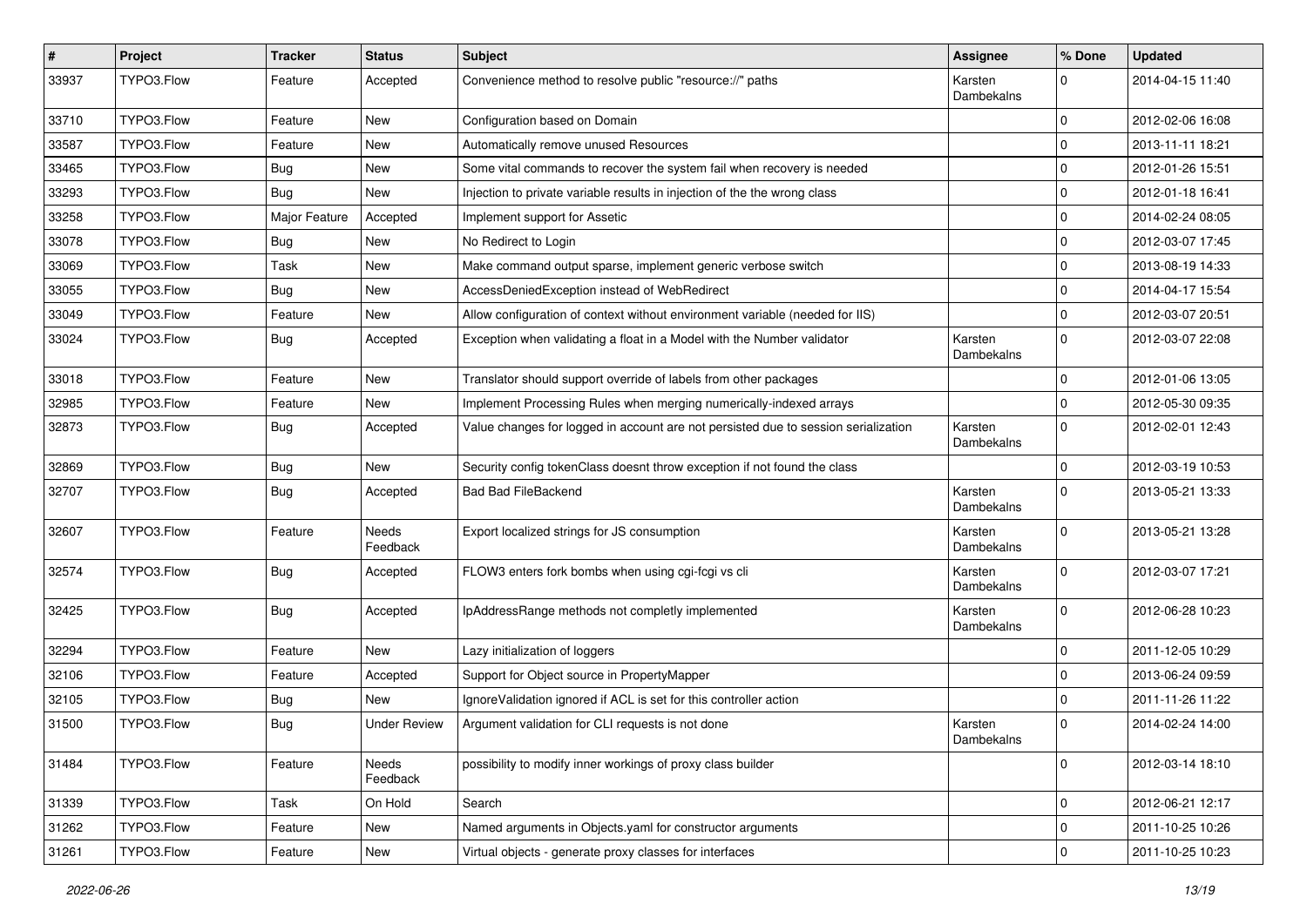| $\sharp$ | Project    | <b>Tracker</b> | <b>Status</b>            | <b>Subject</b>                                                                                                          | <b>Assignee</b>       | % Done              | <b>Updated</b>   |
|----------|------------|----------------|--------------------------|-------------------------------------------------------------------------------------------------------------------------|-----------------------|---------------------|------------------|
| 31210    | TYPO3.Flow | Bug            | New                      | constructor of proxy class not compatible with interfaces defening a constructor                                        |                       | $\Omega$            | 2011-11-07 22:02 |
| 31002    | TYPO3.Flow | Bug            | New                      | Generated __sleep method handles static properties as members.                                                          |                       | $\Omega$            | 2011-10-21 13:20 |
| 30933    | TYPO3.Flow | Feature        | Needs<br>Feedback        | Check for unique constraints on add()                                                                                   | Karsten<br>Dambekalns | $\Omega$            | 2014-10-01 12:36 |
| 30890    | TYPO3.Flow | Feature        | Accepted                 | Developer Toolbar                                                                                                       | Christian Müller      | $\mathsf{O}\xspace$ | 2013-05-21 13:28 |
| 30428    | TYPO3.Flow | Feature        | <b>New</b>               | Cloning of request arguments                                                                                            |                       | $\mathbf 0$         | 2011-09-29 13:26 |
| 30425    | TYPO3.Flow | Bug            | New                      | New methods are not updated in Policies during Development                                                              |                       | $\mathbf 0$         | 2011-10-21 13:20 |
| 30424    | TYPO3.Flow | Bug            | New                      | Forward object arguments with changes                                                                                   |                       | $\mathbf 0$         | 2011-10-21 13:20 |
| 30423    | TYPO3.Flow | Feature        | <b>New</b>               | Rendering template of other action without forward                                                                      |                       | $\mathbf 0$         | 2013-01-21 14:03 |
| 30418    | TYPO3.Flow | Feature        | New                      | Package bootstrapping following dependencies                                                                            |                       | $\mathbf 0$         | 2011-10-21 13:38 |
| 30258    | TYPO3.Flow | Feature        | <b>New</b>               | Support optional package dependencies                                                                                   |                       | $\Omega$            | 2011-09-24 18:34 |
| 29972    | TYPO3.Flow | Feature        | <b>Under Review</b>      | <b>Configurable Redirects</b>                                                                                           | <b>Tim Kandel</b>     | $\Omega$            | 2013-10-02 15:43 |
| 29476    | TYPO3.Flow | Feature        | <b>New</b>               | Provider rendering time and query count for request                                                                     |                       | $\Omega$            | 2011-09-05 09:22 |
| 29425    | TYPO3.Flow | Bug            | <b>New</b>               | Deletion of a blog post with resources fails with FK constraint error                                                   |                       | $\Omega$            | 2011-10-21 13:20 |
| 29405    | TYPO3.Flow | Bug            | <b>New</b>               | When storing a new entity inside the session, it will be fully serialized instead of just the<br>reference being stored |                       | $\Omega$            | 2013-04-04 11:34 |
| 29387    | TYPO3.Flow | Feature        | Needs<br>Feedback        | A token with wrong credentials should throw an exception                                                                | Andreas Förthner   0  |                     | 2011-08-31 15:32 |
| 29258    | TYPO3.Flow | Feature        | Needs<br>Feedback        | Provide a way to override classes by environment                                                                        |                       | $\Omega$            | 2012-03-14 19:29 |
| 29202    | TYPO3.Flow | Task           | New                      | Provide a Cherokee Server Configuration for FLOW3                                                                       |                       | $\Omega$            | 2011-08-24 07:45 |
| 28399    | TYPO3.Flow | Feature        | Needs<br>Feedback        | Validation message and code should be configurable for bundled validators                                               |                       | $\Omega$            | 2012-12-10 15:52 |
| 28319    | TYPO3.Flow | Bug            | Needs<br>Feedback        | Access denied will be logged at the wrong location in nested calls                                                      |                       | $\Omega$            | 2012-03-14 14:52 |
| 28231    | TYPO3.Flow | Feature        | <b>New</b>               | Allow output to STDERR for CLI Response                                                                                 |                       | $\mathbf 0$         | 2011-07-15 13:32 |
| 28136    | TYPO3.Flow | Feature        | <b>New</b>               | HTTP Semantics for Transactions and more                                                                                |                       | $\mathbf 0$         | 2012-05-21 16:15 |
| 28074    | TYPO3.Flow | Feature        | Needs<br>Feedback        | Provide a shell script that installs Phoenix or FLOW3 from git                                                          | Markus Bucher         | $\mathbf 0$         | 2012-03-14 14:49 |
| 28016    | TYPO3.Flow | Bug            | Needs<br>Feedback        | Cascade remove of cleared ArrayCollection                                                                               | Karsten<br>Dambekalns | $\Omega$            | 2013-02-14 20:46 |
| 27798    | TYPO3.Flow | Bug            | Accepted                 | CSRF protection not working for forms in a plugin                                                                       |                       | $\mathbf 0$         | 2013-08-14 15:35 |
| 27721    | TYPO3.Flow | Bug            | Needs<br>Feedback        | Permissions of uploaded resources not correct                                                                           | Karsten<br>Dambekalns | $\Omega$            | 2012-03-15 10:37 |
| 27379    | TYPO3.Flow | <b>Bug</b>     | <b>Needs</b><br>Feedback | add check to clear the database at tearDown in testing                                                                  |                       | $\Omega$            | 2012-03-14 14:41 |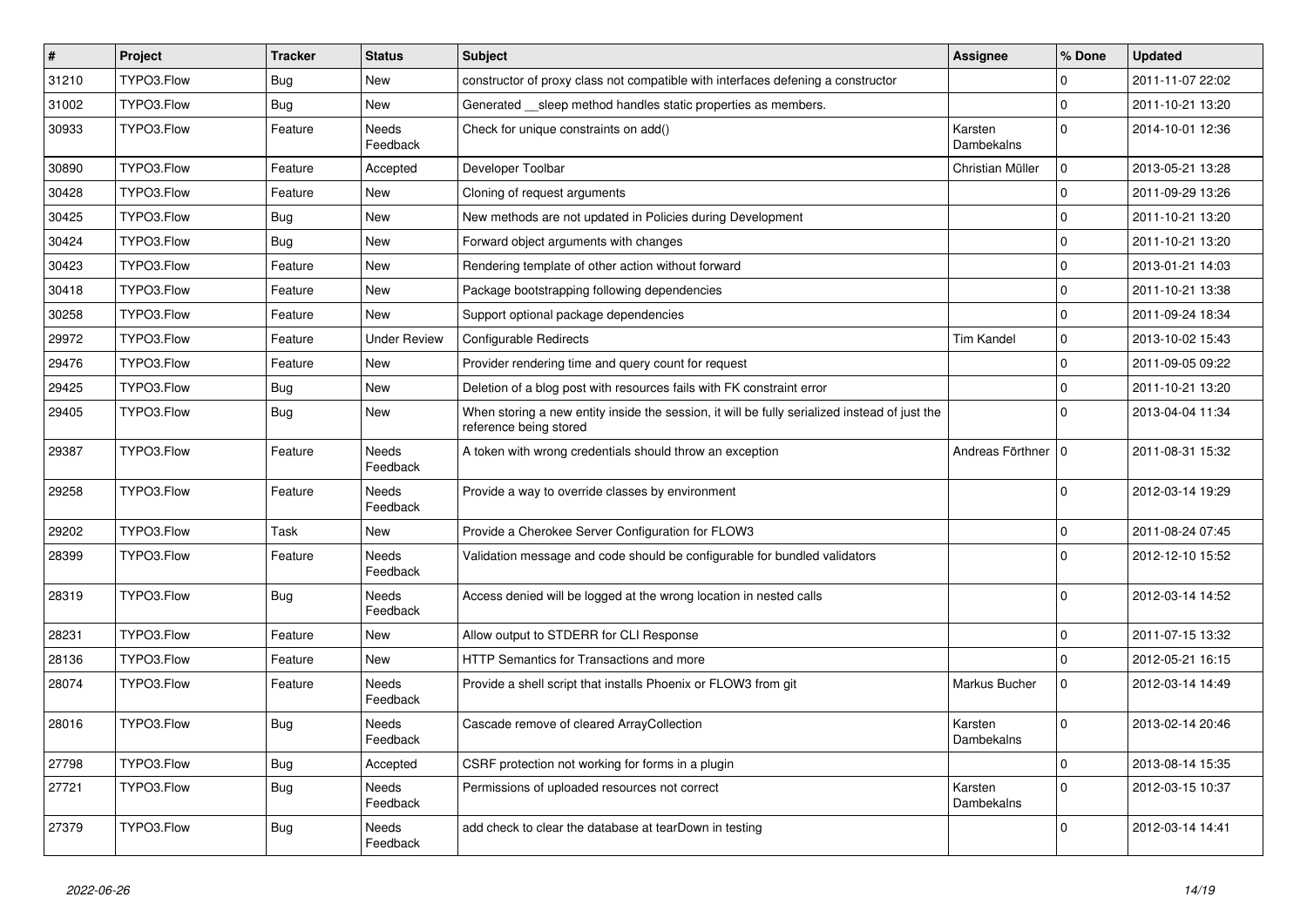| $\vert$ # | Project    | <b>Tracker</b> | <b>Status</b>       | Subject                                                                                                                                                 | Assignee                     | % Done      | <b>Updated</b>   |
|-----------|------------|----------------|---------------------|---------------------------------------------------------------------------------------------------------------------------------------------------------|------------------------------|-------------|------------------|
| 27322     | TYPO3.Flow | Feature        | On Hold             | Add support for Appserver-in-PHP, which could result in much faster executions.                                                                         | Christopher<br><b>Hlubek</b> | $\Omega$    | 2012-07-09 18:11 |
| 27088     | TYPO3.Flow | Bug            | On Hold             | initializeObject() is called too early when reconstructing entities                                                                                     |                              | $\mathbf 0$ | 2013-04-08 17:53 |
| 27045     | TYPO3.Flow | Bug            | New                 | Introduced properties are not available in the reflection service during a compile run                                                                  |                              | $\Omega$    | 2013-12-07 11:14 |
| 26986     | TYPO3.Flow | Feature        | Accepted            | Debug toolbar                                                                                                                                           | Christian Müller             | $\mathbf 0$ | 2012-06-08 20:41 |
| 26943     | TYPO3.Flow | Feature        | Needs<br>Feedback   | Add i18n support to domain models                                                                                                                       | Karsten<br>Dambekalns        | $\mathbf 0$ | 2013-05-21 13:28 |
| 26767     | TYPO3.Flow | Feature        | New                 | Reflection method to get a method return type and documentation                                                                                         |                              | $\mathbf 0$ | 2011-08-29 21:45 |
| 26765     | TYPO3.Flow | Feature        | Accepted            | Support class schema features for every reflected class                                                                                                 | Karsten<br>Dambekalns        | $\Omega$    | 2013-02-14 20:47 |
| 25988     | TYPO3.Flow | Bug            | New                 | Useless proxies are built for some classes                                                                                                              |                              | $\mathbf 0$ | 2011-10-21 13:20 |
| 25907     | TYPO3.Flow | Task           | New                 | Referrer should only contain the URI of the previous request                                                                                            |                              | $\mathbf 0$ | 2011-04-12 12:00 |
| 13559     | TYPO3.Flow | Bug            | Accepted            | ObjectSerializer failes with persistent objects within arrays                                                                                           | Karsten<br>Dambekalns        | $\Omega$    | 2012-11-08 09:39 |
| 11039     | TYPO3.Flow | Bug            | Needs<br>Feedback   | Static object container injects properties to result of factory object                                                                                  |                              | $\Omega$    | 2012-03-14 13:41 |
| 10678     | TYPO3.Flow | Bug            | New                 | ReflectionService doesn't reflect methods of child classes correctly when they get<br>reflected before their parent class in the initialization process |                              | $\Omega$    | 2011-10-21 13:20 |
| 9968      | TYPO3.Flow | Feature        | New                 | Promote security publishing configuration automatically when persisting models                                                                          | Andreas Förthner   0         |             | 2013-12-09 22:03 |
| 9861      | TYPO3.Flow | Feature        | Needs<br>Feedback   | Leave logging up and running as long as possible                                                                                                        |                              | $\Omega$    | 2012-03-15 10:53 |
| 9537      | TYPO3.Flow | Feature        | New                 | Query criterions should be able to compare whole objects                                                                                                |                              | $\mathbf 0$ | 2011-10-04 18:42 |
| 9313      | TYPO3.Flow | Feature        | New                 | Support for currencies                                                                                                                                  |                              | $\Omega$    | 2011-12-15 17:44 |
| 8981      | TYPO3.Flow | Feature        | New                 | Security/Performance: Provide Webserver Configuration file for common webservers -<br>do not use .htaccess                                              |                              | $\Omega$    | 2010-10-20 11:39 |
| 8923      | TYPO3.Flow | Task           | <b>Under Review</b> | Provide a Nginx Server Configuration for FLOW3                                                                                                          | Christian Müller             | $\mathbf 0$ | 2014-06-19 16:34 |
| 8464      | TYPO3.Flow | Feature        | New                 | Write settings using the ConfigurationManager                                                                                                           |                              | 0           | 2011-12-15 17:06 |
| 8463      | TYPO3.Flow | Feature        | New                 | Check security policy for objects reconstituted in the session scope                                                                                    |                              | $\Omega$    | 2010-10-20 11:39 |
| 8462      | TYPO3.Flow | Feature        | New                 | Check subobjects in query rewriting                                                                                                                     |                              | $\Omega$    | 2010-10-20 11:39 |
| 6712      | TYPO3.Flow | Feature        | Accepted            | Implement mixin support                                                                                                                                 | Robert Lemke                 | $\mathbf 0$ | 2011-11-08 00:18 |
| 6603      | TYPO3.Flow | Feature        | New                 | Provide a policy management API                                                                                                                         | Andreas Förthner   0         |             | 2010-10-20 11:39 |
| 6602      | TYPO3.Flow | Feature        | New                 | Implement after invocation handling                                                                                                                     | Andreas Förthner   0         |             | 2011-01-07 11:15 |
| 6601      | TYPO3.Flow | Task           | On Hold             | Introduce a new roles definition syntax including runtime constraints                                                                                   | Andreas Förthner   0         |             | 2010-10-20 11:39 |
| 6178      | TYPO3.Flow | Feature        | New                 | Implement FileType and FileSize validators                                                                                                              |                              | $\mathbf 0$ | 2010-10-20 11:39 |
| 5774      | TYPO3.Flow | Feature        | New                 | Package Manager should clear all cache entries tagged with %PACKAGE%                                                                                    |                              | $\mathbf 0$ | 2010-10-20 11:39 |
| 5442      | TYPO3.Flow | Feature        | New                 | Destroy session / logout user on deleting an account                                                                                                    | Andreas Förthner   0         |             | 2012-10-25 08:46 |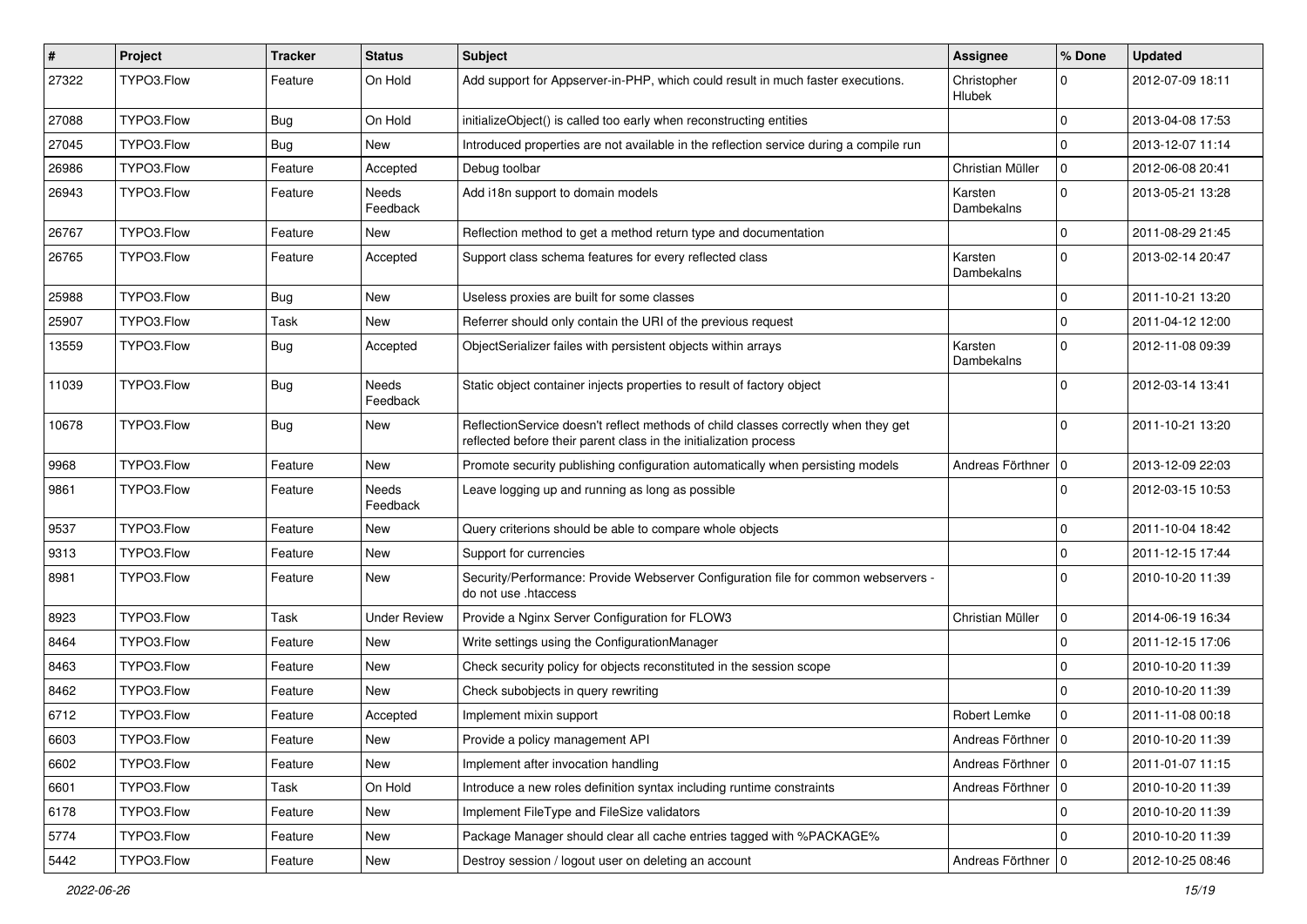| $\vert$ # | Project     | <b>Tracker</b> | <b>Status</b>       | <b>Subject</b>                                                                                          | <b>Assignee</b>       | % Done      | <b>Updated</b>   |
|-----------|-------------|----------------|---------------------|---------------------------------------------------------------------------------------------------------|-----------------------|-------------|------------------|
| 3755      | TYPO3.Flow  | Task           | New                 | Concurrency stress testing and cache mechanism                                                          |                       | 0           | 2010-10-20 11:39 |
| 3728      | TYPO3.Flow  | Feature        | <b>New</b>          | Support arrays of objects as controller arguments                                                       |                       | $\Omega$    | 2013-11-16 17:34 |
| 3621      | TYPO3.Flow  | Feature        | New                 | Implement dynamic firewall filter registration                                                          | Andreas Förthner   0  |             | 2012-05-21 16:15 |
| 3619      | TYPO3.Flow  | Feature        | New                 | Implement System Policy Support/System Security                                                         | Andreas Förthner      | $\mathbf 0$ | 2012-05-21 16:15 |
| 3588      | TYPO3.Flow  | Feature        | Accepted            | Support value objects in the Object Factory                                                             | Robert Lemke          | $\mathbf 0$ | 2010-10-20 11:39 |
| 3587      | TYPO3.Flow  | Feature        | New                 | Enforce validation rules for value objects already in constructor                                       |                       | $\mathbf 0$ | 2010-10-20 11:39 |
| 3585      | TYPO3.Flow  | Major Feature  | New                 | Implement support for value objects                                                                     |                       | $\mathbf 0$ | 2013-02-20 14:45 |
| 3580      | TYPO3.Flow  | Feature        | New                 | Create an administration panel for the FLOW3 Development context                                        |                       | $\mathbf 0$ | 2011-10-13 15:21 |
| 3312      | TYPO3.Flow  | Feature        | Needs<br>Feedback   | Allow for easy logging by annotations                                                                   | Robert Lemke          | $\mathbf 0$ | 2010-10-20 11:39 |
| 3306      | TYPO3.Flow  | Feature        | Accepted            | Flush routes cache automatically on class file modifications                                            | Robert Lemke          | $\mathbf 0$ | 2013-05-06 12:34 |
| 3305      | TYPO3.Flow  | Feature        | Accepted            | Unmodified objects retrieved from a repository should not be validated in the controller                | Robert Lemke          | $\mathbf 0$ | 2014-03-04 14:51 |
| 3153      | TYPO3.Flow  | Feature        | New                 | Support of action based filter rules defined by annotation.                                             |                       | $\mathbf 0$ | 2015-01-25 18:23 |
| 2974      | TYPO3.Flow  | Bug            | New                 | Aspect / Proxy Cache is not emptied automatically if an interface used for introduction<br>was modified | Robert Lemke          | 0           | 2011-10-21 13:20 |
| 2817      | TYPO3.Flow  | Feature        | Needs<br>Feedback   | Provide safeguard for preventing multiple submits of a form                                             |                       | $\Omega$    | 2013-10-31 13:38 |
| 1856      | TYPO3.Flow  | Feature        | New                 | The Package Manager checks dependencies between packages on each activation /<br>deactivation           | Christopher<br>Hlubek | $\mathbf 0$ | 2010-10-20 11:39 |
| 1785      | TYPO3.Flow  | Feature        | New                 | Automatic garbage collection for expired cache entries                                                  |                       | $\mathbf 0$ | 2011-10-20 01:43 |
| 890       | TYPO3.Flow  | Feature        | <b>New</b>          | Add priority for advice chains                                                                          | Robert Lemke          | $\mathbf 0$ | 2011-10-20 01:43 |
| 65424     | TYPO3.Fluid | Bug            | <b>Under Review</b> | SelectViewHelper must respect option(Value Label)Field for arrays                                       |                       | $\mathbf 0$ | 2015-02-28 22:23 |
| 62346     | TYPO3.Fluid | Feature        | New                 | f:comment should have high precende                                                                     |                       | $\mathbf 0$ | 2014-10-20 11:33 |
| 60856     | TYPO3.Fluid | Bug            | New                 | Target attribute not supported by the form viewhelper                                                   |                       | 0           | 2014-08-08 13:14 |
| 60271     | TYPO3.Fluid | Feature        | New                 | Paginate viewhelper, should also support arrays                                                         |                       | 0           | 2014-07-11 13:19 |
| 60181     | TYPO3.Fluid | Feature        | <b>New</b>          | Caching mechanism for Fluid Views/Templates                                                             |                       | $\Omega$    | 2014-07-08 13:18 |
| 60003     | TYPO3.Fluid | Feature        | New                 | Add required-Attribute to f:form.password                                                               |                       | $\Omega$    | 2014-06-30 16:53 |
| 59057     | TYPO3.Fluid | Bug            | <b>Under Review</b> | Hidden empty value fields shoud be disabled when related field is disabled                              | Bastian Waidelich   0 |             | 2014-06-18 17:23 |
| 58983     | TYPO3.Fluid | Bug            | New                 | format.date does not respect linebreaks and throws exception                                            |                       | 0           | 2014-05-21 10:00 |
| 58921     | TYPO3.Fluid | <b>Bug</b>     | New                 | f:form.* VHs crash if NOT inside f:form but followed by f:form                                          |                       | 0           | 2014-05-19 15:29 |
| 58862     | TYPO3.Fluid | <b>Bug</b>     | Needs<br>Feedback   | FormViewHelper doesn't accept NULL as value for \$arguments                                             | Bastian Waidelich 0   |             | 2014-06-04 12:49 |
| 57885     | TYPO3.Fluid | <b>Bug</b>     | New                 | Inputs are cleared from a second form if the first form produced a vallidation error                    |                       | 0           | 2014-04-14 00:00 |
| 56237     | TYPO3.Fluid | Task           | New                 | in-line (Condition) ViewHelpers should not evaluate on parsing                                          |                       | 0           | 2014-02-24 13:47 |
| 55008     | TYPO3.Fluid | Bug            | <b>Under Review</b> | Interceptors should be used in Partials                                                                 | Christian Müller      | $\mathbf 0$ | 2014-01-15 08:44 |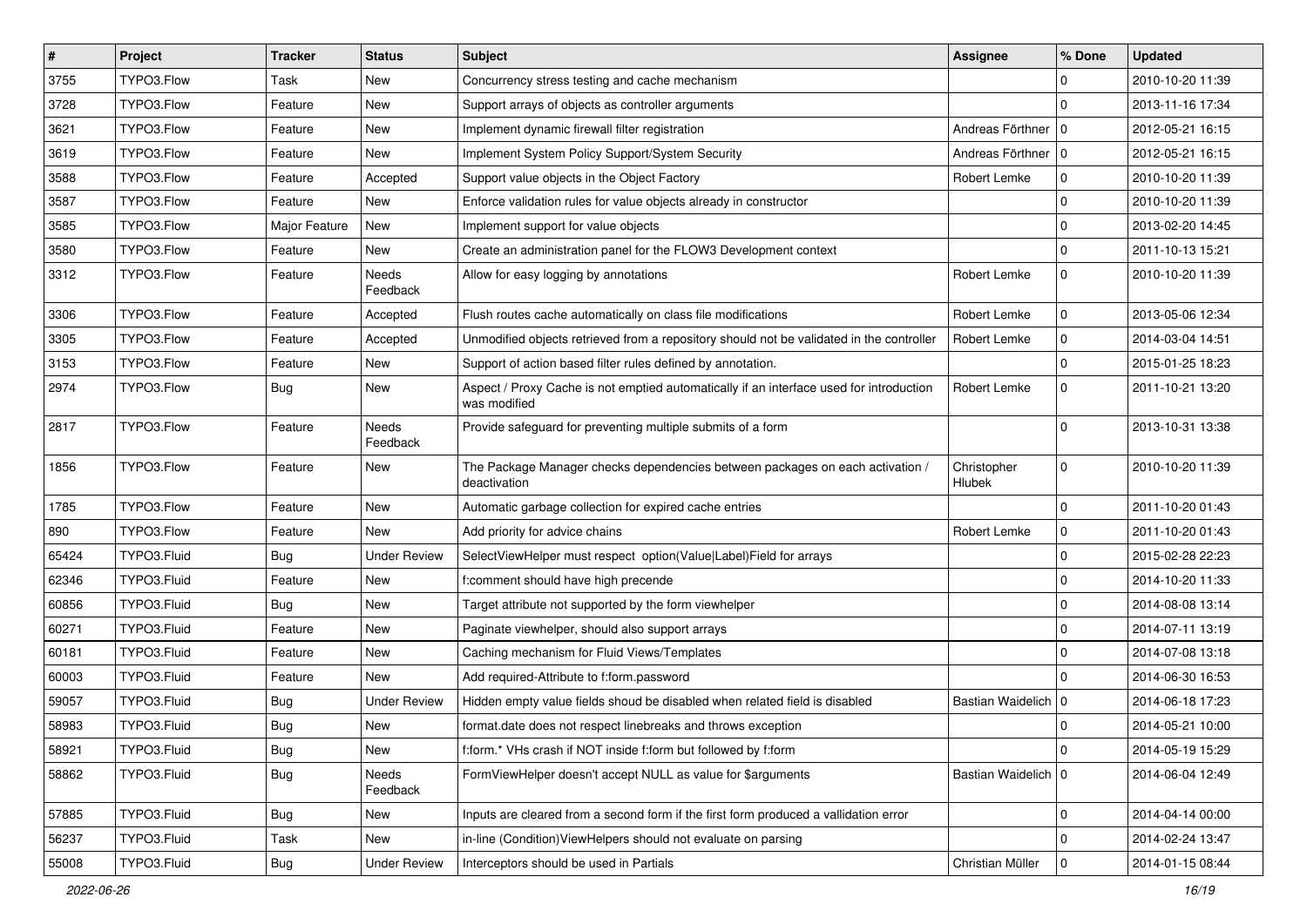| $\vert$ # | Project     | <b>Tracker</b> | <b>Status</b>            | <b>Subject</b>                                                                        | <b>Assignee</b>       | % Done              | <b>Updated</b>   |
|-----------|-------------|----------------|--------------------------|---------------------------------------------------------------------------------------|-----------------------|---------------------|------------------|
| 54284     | TYPO3.Fluid | Bug            | New                      | Default Option for Switch/Case VH                                                     |                       | 0                   | 2013-12-08 14:28 |
| 54195     | TYPO3.Fluid | Task           | New                      | Rename and move FormViewHelper's errorClass value, currently 'f3-form-error'          | Adrian Föder          | $\mathbf 0$         | 2014-02-15 12:19 |
| 53806     | TYPO3.Fluid | Bug            | <b>Under Review</b>      | Paginate widget maximumNumberOfLinks rendering wrong number of links                  | Bastian Waidelich   0 |                     | 2014-06-18 12:13 |
| 52640     | TYPO3.Fluid | Feature        | <b>Under Review</b>      | Create an UnlessViewHelper as opposite to the IfViewHelper                            | Marc Neuhaus          | $\mathbf 0$         | 2014-08-01 09:02 |
| 52591     | TYPO3.Fluid | Bug            | New                      | The Pagination Widget broken for joined objects                                       |                       | 0                   | 2013-10-07 21:59 |
| 52536     | TYPO3.Fluid | Bug            | <b>Under Review</b>      | Errorclass not set if no property-attribute set                                       |                       | $\mathbf 0$         | 2016-01-06 10:02 |
| 52419     | TYPO3.Fluid | Bug            | New                      | Wrong PHPDocs notation for default value inline f:translate viewhelper                |                       | $\mathbf 0$         | 2013-10-01 09:10 |
| 51277     | TYPO3.Fluid | Feature        | New                      | ViewHelper context should be aware of actual file occurrence                          |                       | $\mathbf 0$         | 2013-08-23 08:43 |
| 51239     | TYPO3.Fluid | Bug            | <b>Under Review</b>      | AbstractViewHelper use incorrect method signature for "\$this->systemLogger->log()"   | Adrian Föder          | $\mathbf 0$         | 2014-04-11 11:17 |
| 51100     | TYPO3.Fluid | Feature        | New                      | Links with absolute URI should have the option of URI Scheme                          |                       | $\mathbf 0$         | 2013-08-16 12:06 |
| 50888     | TYPO3.Fluid | Bug            | <b>Under Review</b>      | WSOD by changing name of section and if Fluid caches are generated                    |                       | $\mathsf{O}\xspace$ | 2014-08-26 15:52 |
| 49756     | TYPO3.Fluid | Feature        | <b>Under Review</b>      | Select values by array key in checkbox viewhelper                                     |                       | $\mathbf 0$         | 2014-03-25 02:40 |
| 49600     | TYPO3.Fluid | Bug            | <b>New</b>               | f:form tag shown as a HTML on frontend                                                |                       | $\mathbf 0$         | 2013-12-04 13:04 |
| 49038     | TYPO3.Fluid | Bug            | New                      | form.select does not select the first item if prependOptionValue is used              |                       | $\mathbf 0$         | 2013-06-11 22:11 |
| 48355     | TYPO3.Fluid | Feature        | New                      | Assign output of viewhelper to template variable for further processing.              |                       | $\mathbf 0$         | 2013-07-06 18:05 |
| 47669     | TYPO3.Fluid | Task           | New                      | FormViewHelper does not define the default request method                             |                       | $\mathbf 0$         | 2013-04-28 16:39 |
| 47006     | TYPO3.Fluid | Bug            | <b>Under Review</b>      | widget identifier are not unique                                                      |                       | 0                   | 2017-02-09 15:45 |
| 46545     | TYPO3.Fluid | Feature        | New                      | Better support for arrays in options of SelectViewHelper                              |                       | $\mathbf 0$         | 2013-03-22 13:35 |
| 46289     | TYPO3.Fluid | Bug            | Needs<br>Feedback        | Enable Escaping Interceptor in XML request format                                     |                       | $\Omega$            | 2013-08-14 15:35 |
| 46257     | TYPO3.Fluid | Feature        | <b>Under Review</b>      | Add escape sequence support for Fluid                                                 |                       | $\mathbf 0$         | 2015-01-26 09:00 |
| 46091     | TYPO3.Fluid | Task           | Needs<br>Feedback        | Show source file name and position on exceptions during parsing                       |                       | $\Omega$            | 2013-03-07 11:26 |
| 45394     | TYPO3.Fluid | Task           | New                      | Forwardport Unit test for standalone view                                             |                       | $\mathbf 0$         | 2013-02-11 22:39 |
| 45384     | TYPO3.Fluid | Bug            | New                      | Persisted entity object in widget-configuration cannot be deserialized (after reload) |                       | $\mathsf{O}\xspace$ | 2013-08-14 15:35 |
| 45345     | TYPO3.Fluid | Feature        | <b>Needs</b><br>Feedback | Easy to use comments for fluid that won't show in output                              |                       | $\Omega$            | 2013-03-26 20:40 |
| 45153     | TYPO3.Fluid | Feature        | New                      | f:be.menus.actionMenuItem - Detection of the current select option is insufficient    |                       | 0                   | 2013-02-04 23:17 |
| 44234     | TYPO3.Fluid | Bug            | <b>Under Review</b>      | selectViewHelper's sorting does not respect locale collation                          |                       | $\pmb{0}$           | 2014-07-31 17:15 |
| 43346     | TYPO3.Fluid | Feature        | Under Review             | Allow property mapping configuration via template                                     | Karsten<br>Dambekalns | $\mathbf 0$         | 2013-12-16 10:14 |
| 43072     | TYPO3.Fluid | Task           | New                      | Remove TOKENS for adding templates fallback in Backporter                             |                       | $\mathbf 0$         | 2012-11-18 14:20 |
| 43071     | TYPO3.Fluid | Task           | New                      | Remove TOKENS for adding fallback teplates in B                                       |                       | $\mathsf{O}\xspace$ | 2012-11-18 14:22 |
| 42743     | TYPO3.Fluid | Task           | New                      | Remove inline style for hidden form fields                                            |                       | $\mathbf 0$         | 2012-11-06 23:09 |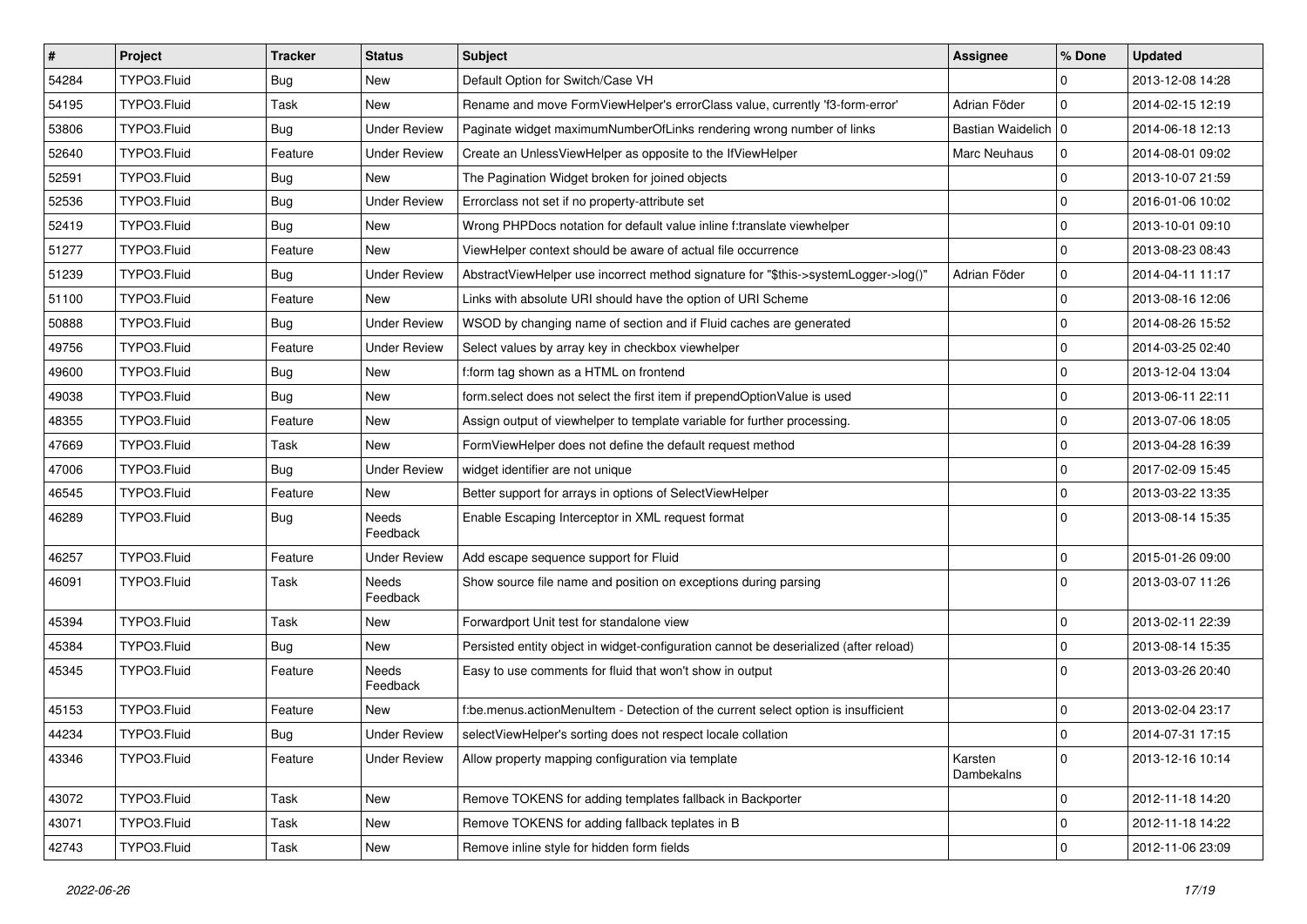| #     | Project     | <b>Tracker</b> | <b>Status</b>       | Subject                                                                                                     | <b>Assignee</b>             | % Done       | <b>Updated</b>   |
|-------|-------------|----------------|---------------------|-------------------------------------------------------------------------------------------------------------|-----------------------------|--------------|------------------|
| 42397 | TYPO3.Fluid | Feature        | New                 | Missing viewhelper for general links                                                                        |                             | 0            | 2012-10-25 19:20 |
| 40998 | TYPO3.Fluid | <b>Bug</b>     | <b>Under Review</b> | Missing parent request namespaces in form field name prefix                                                 | Sebastian<br>Kurfuerst      | $\mathbf 0$  | 2013-08-14 15:39 |
| 40081 | TYPO3.Fluid | Feature        | New                 | Allow assigned variables as keys in arrays                                                                  |                             | $\mathbf{0}$ | 2013-10-02 09:38 |
| 40064 | TYPO3.Fluid | Bug            | New                 | Multiselect is not getting persisted                                                                        |                             | $\mathbf{0}$ | 2014-03-27 22:12 |
| 39990 | TYPO3.Fluid | <b>Bug</b>     | New                 | Same form twice in one template: hidden fields for empty values are only rendered<br>once                   |                             | $\mathbf 0$  | 2012-08-20 11:21 |
| 39936 | TYPO3.Fluid | Feature        | New                 | registerTagAttribute should handle default values                                                           |                             | 0            | 2013-01-21 23:29 |
| 38369 | TYPO3.Fluid | Bug            | New                 | Resource ViewHelpers should not fall back to request package                                                |                             | 0            | 2012-06-25 15:55 |
| 38130 | TYPO3.Fluid | Feature        | New                 | Checkboxes and multiple select fields should have an assignable default value                               |                             | $\mathbf 0$  | 2012-06-17 09:54 |
| 37619 | TYPO3.Fluid | Bug            | New                 | Fatal Error when using variable in name attribute of Section ViewHelper                                     |                             | $\mathbf 0$  | 2012-05-30 23:17 |
| 37095 | TYPO3.Fluid | Feature        | New                 | It should be possible to set a different template on a Fluid TemplateView inside an<br>action               | Christopher<br>Hlubek       | $\mathbf{0}$ | 2012-05-11 13:54 |
| 36662 | TYPO3.Fluid | <b>Bug</b>     | Needs<br>Feedback   | Checked state isn't always correct when property is collection                                              | Kevin Ulrich<br>Moschallski | 0            | 2013-08-14 15:39 |
| 36655 | TYPO3.Fluid | Bug            | New                 | <b>Pagination Links</b>                                                                                     |                             | $\mathbf{0}$ | 2012-06-23 22:18 |
| 36559 | TYPO3.Fluid | Feature        | New                 | New widget progress bar                                                                                     |                             | 0            | 2012-04-25 15:11 |
| 36410 | TYPO3.Fluid | Feature        | New                 | Allow templates to send arguments back to layout                                                            |                             | 0            | 2012-08-13 11:46 |
| 34682 | TYPO3.Fluid | Bug            | <b>Under Review</b> | Radio Button missing checked on validation error                                                            |                             | 0            | 2013-11-20 20:58 |
| 34309 | TYPO3.Fluid | Task           | New                 | Unknown ViewHelpers cause exception - should be handled more graceful                                       |                             | $\mathbf{0}$ | 2012-03-07 18:40 |
| 33628 | TYPO3.Fluid | Bug            | Needs<br>Feedback   | Multicheckboxes (multiselect) for Collections don't work                                                    | Christian Müller            | $\mathbf 0$  | 2012-06-28 10:27 |
| 33551 | TYPO3.Fluid | <b>Bug</b>     | New                 | View helper values break out of a partial scope                                                             | Sebastian<br>Kurfuerst      | $\mathbf 0$  | 2013-06-05 14:41 |
| 33215 | TYPO3.Fluid | Feature        | New                 | RFC: Dynamic values in ObjectAccess paths                                                                   |                             | 0            | 2016-04-15 09:26 |
| 32035 | TYPO3.Fluid | Task           | New                 | Improve fluid error messages                                                                                |                             | $\mathbf 0$  | 2012-01-27 15:59 |
| 31955 | TYPO3.Fluid | Feature        | New                 | f:uri.widget                                                                                                |                             | 0            | 2011-11-22 12:27 |
| 30555 | TYPO3.Fluid | Feature        | New                 | Make TagBuilder more extensible                                                                             |                             | $\mathbf 0$  | 2012-06-29 12:41 |
| 28554 | TYPO3.Fluid | <b>Bug</b>     | New                 | (v4) implement feature flag to disable caching                                                              |                             | $\mathbf 0$  | 2011-10-21 13:37 |
| 28553 | TYPO3.Fluid | <b>Bug</b>     | New                 | improve XHProf test setup                                                                                   |                             | $\Omega$     | 2011-10-21 13:37 |
| 28552 | TYPO3.Fluid | Bug            | New                 | (v5) write ViewHelper test for compiled run; adjust functional test to do two passes<br>(uncached & cached) |                             | $\mathbf 0$  | 2011-10-21 13:37 |
| 28550 | TYPO3.Fluid | <b>Bug</b>     | New                 | (v4) make widgets cacheable, i.e. not implement childnodeaccess interface                                   |                             | 0            | 2011-10-21 13:37 |
| 28549 | TYPO3.Fluid | <b>Bug</b>     | New                 | make widgets cacheable, i.e. not implement childnodeaccess interface                                        |                             | $\mathbf 0$  | 2011-10-21 13:37 |
| 27607 | TYPO3.Fluid | Bug            | New                 | Make Fluid comparisons work when first element is STRING, second is NULL.                                   |                             | 0            | 2012-03-12 19:18 |